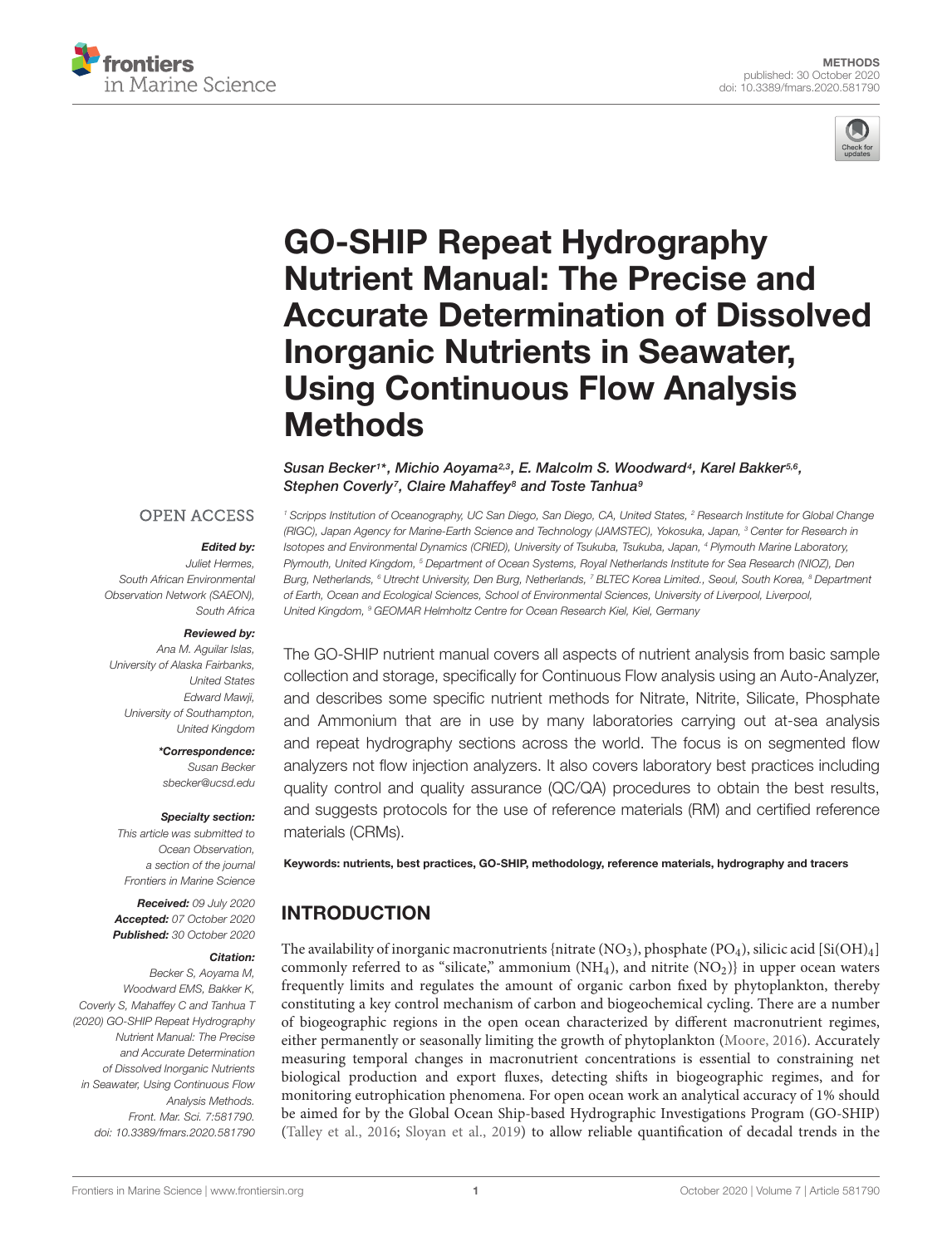deep ocean. Internal consistency of nutrient data in the order of 1–3% has been achieved through secondary quality control (QC) procedures implemented in the GLODAP and CARINA Projects [\(Tanhua et al.,](#page-14-1) [2010\)](#page-14-1).

The Geochemical Ocean Sections Study (GEOSECS) in the 1970s was one of the first efforts to provide a global survey of chemical, isotopic, and radiochemical tracers in the world's oceans. Since then there have been numerous international collaborations to map and study different chemical, physical, and biological aspects of the oceans. These programs include the Joint Global Ocean Flux Study (JGOFS) in the late 80s, World Ocean Circulation Experiment (WOCE) in the mid to late 90s, and the current global programs including, Climate Variability and predictability (CLIVAR), GEOTRACES, and GO-SHIP. In addition to these large international efforts, there continues to be many other programs led by individual laboratories and countries to study specific areas and processes in the world's oceans, including ocean time-series stations and transects.

All of these efforts have led to large data synthesis studies, including Carbon dioxide in the Atlantic Ocean (CARINA, [Key](#page-13-2) [et al.,](#page-13-2) [2010\)](#page-13-2) Pacific Ocean Interior Carbon (PACIFICA, [Suzuki](#page-13-3) [et al.,](#page-13-3) [2013\)](#page-13-3), GLODAPv1 [\(Key et al.,](#page-13-4) [2004\)](#page-13-4), and GLODAPv2 (GLODAPv2; [Olsen et al.,](#page-13-5) [2016,](#page-13-5) [2019\)](#page-13-6). These studies include analysis from different international laboratories. It is imperative that the data sets produced by the different laboratories are comparable, and differences in concentrations in time or space are real and not artifacts of differing methods, standards or instrumentation. In an effort to verify the comparability of nutrient data sets there have been a number of inter-laboratory comparability exercises [\(United Nations Educational, Scientific](#page-14-2) [and Cultural Organization UNESCO,](#page-14-2) [1965,](#page-14-2) [1967;](#page-14-3) [International](#page-13-7) [Council for the Exploration of the Sea \[ICES\],](#page-13-7) [1967,](#page-13-7) [1977;](#page-13-8) [Kirkwood et al.,](#page-13-9) [1991;](#page-13-9) [Aminot and Kirkwood,](#page-13-10) [1995\)](#page-13-10). There are commercially available nutrient stock standard solutions, e.g., OSIL<sup>[1](#page-1-0)</sup>, and other programs supply stock standard solutions that allow laboratories to validate their methods [\(Topping,](#page-14-4) [1997\)](#page-14-4). However, there was a need for a reference material for nutrients that would allow laboratories to compare and closely monitor data quality.

There have been inter-laboratory comparison studies using reference materials with one of the first being MOOS certified by the National Oceanic and Atmospheric Administration/National Research Council Canada (NOAA/NRC). The Meteorological Research Institute (MRI) in Japan has led a more recent series of international inter-laboratory comparisons in 2003, 2006, 2008, and 2012 [\(Aoyama,](#page-13-11) [2006,](#page-13-11) [2010;](#page-13-12) [Aoyama et al.,](#page-13-13) [2007,](#page-13-13) [2008\)](#page-13-14). The motivation of the exercises led by MRI was the development of reference materials for nutrients in seawater (RMNS). In 2014/2015 and 2017/2018 the International Ocean Carbon Coordination Project (IOCCP) and Japan Agency for Marine-Earth Science and Technology (JAMSTEC) conducted interlaboratory comparison studies of nutrient CRMs in seawater. These two intercomparison exercises used CRMs as known samples in 2014/2015 [\(Aoyama et al.,](#page-13-15) [2016\)](#page-13-15), or as unknown

samples in 2017/2018. The availability and use of these CRMs has been instrumental in improving the global comparability of nutrient data sets. These recent exercises were carried out as part of the terms of reference of the International SCOR working group #147: Toward comparability of global oceanic nutrient data (COMPONUT)[2](#page-1-1) .

The basic analytical methods and chemistries that are used to determine concentrations of inorganic nutrients in seawater are well established. Strickland and Parsons outlined the manual methods in their book, "A Practical Handbook of Seawater Analysis" [\(Strickland and Parsons,](#page-13-16) [1972\)](#page-13-16). The chemical methods have been changed, optimized and automated over the decades by numerous authors, but the basic chemistries remain the same and are based on colorimetric reactions. The exception to this is the newer methods for ammonium/ammonia determination, which are based on fluorometry.

Nitrate is determined using a procedure described by [Armstrong et al.](#page-13-17) [\(1967\)](#page-13-17), which involves passing a seawater sample through a copper-cadmium reduction column where the nitrate is reduced to nitrite. Nitrite is then diazotized with sulfanilamide and coupled with N-1-naphthyl-ethylenediamine dihydrochloride (N-1-N/NEDD) to form a red azo dye, and the absorbance is measured between 520 and 540 nm.

Phosphate is determined by adding acidified ammonium molybdate to the seawater sample to produce phosphomolybdic acid, which is then reduced to a phospho-molybdenum blue complex following the addition of dihydrazine sulfate [\(Bernhardt](#page-13-18) [and Wilhelms,](#page-13-18) [1967\)](#page-13-18), or ascorbic acid [\(Murphy and Riley,](#page-13-19) [1962\)](#page-13-19), which was optimized by [Zhang et al.](#page-14-5) [\(1999\)](#page-14-5). The absorbance is measured between 850 and 880 nm.

Silicate is analyzed according to two methods. The method outline in [Armstrong et al.](#page-13-17) [\(1967\)](#page-13-17) produces a silicomolybdic acid with the addition of ammonium molybdate. A silicomolybdenum complex is then formed following the addition of stannous chloride, and the absorbance is measured at approximately 660 nm. Alternatively the method published in [Grasshoff et al.](#page-13-20) [\(1983\)](#page-13-20) uses ascorbic acid to reduce the silicomolybdic acid to the blue complex, and the absorbance is measured at approximately 820 nm.

There are two commonly used ammonium methods, colorimetric and Fluorometric. The colorimetric method uses the Berthelot reaction, and involves the reaction of hypochlorite and phenol with ammonium in an alkaline solution to form an indophenol blue compound. The sample absorbance is measured at approximately 660 nm. This method is a modification of the procedure in [Grasshoff et al.](#page-13-20) [\(1983\)](#page-13-20). The highly sensitive Fluorometric method using ammonia diffusion across a teflon membrane with Fluorometric detection [\(Jones,](#page-13-21) [1991\)](#page-13-21) was developed, but obtaining the membrane proved difficult. A simplified technique using fluorometry but without the use of a membrane, was published by [Holmes et al.](#page-13-22) [\(1999\)](#page-13-22), which was adapted from [Kerouel and Aminot](#page-13-23) [\(1997\)](#page-13-23). In this method, the seawater sample is combined with a working reagent containing ortho-phthaldialdehyde (OPA), sodium sulfite, and borate buffer, and heated to 75◦C. Fluorescence proportional to the

<span id="page-1-0"></span><sup>1</sup><http://osil.com/>

<span id="page-1-1"></span><sup>2</sup>[http://www.scor-int.org/SCOR\\_WGs\\_WG147.htm](http://www.scor-int.org/SCOR_WGs_WG147.htm)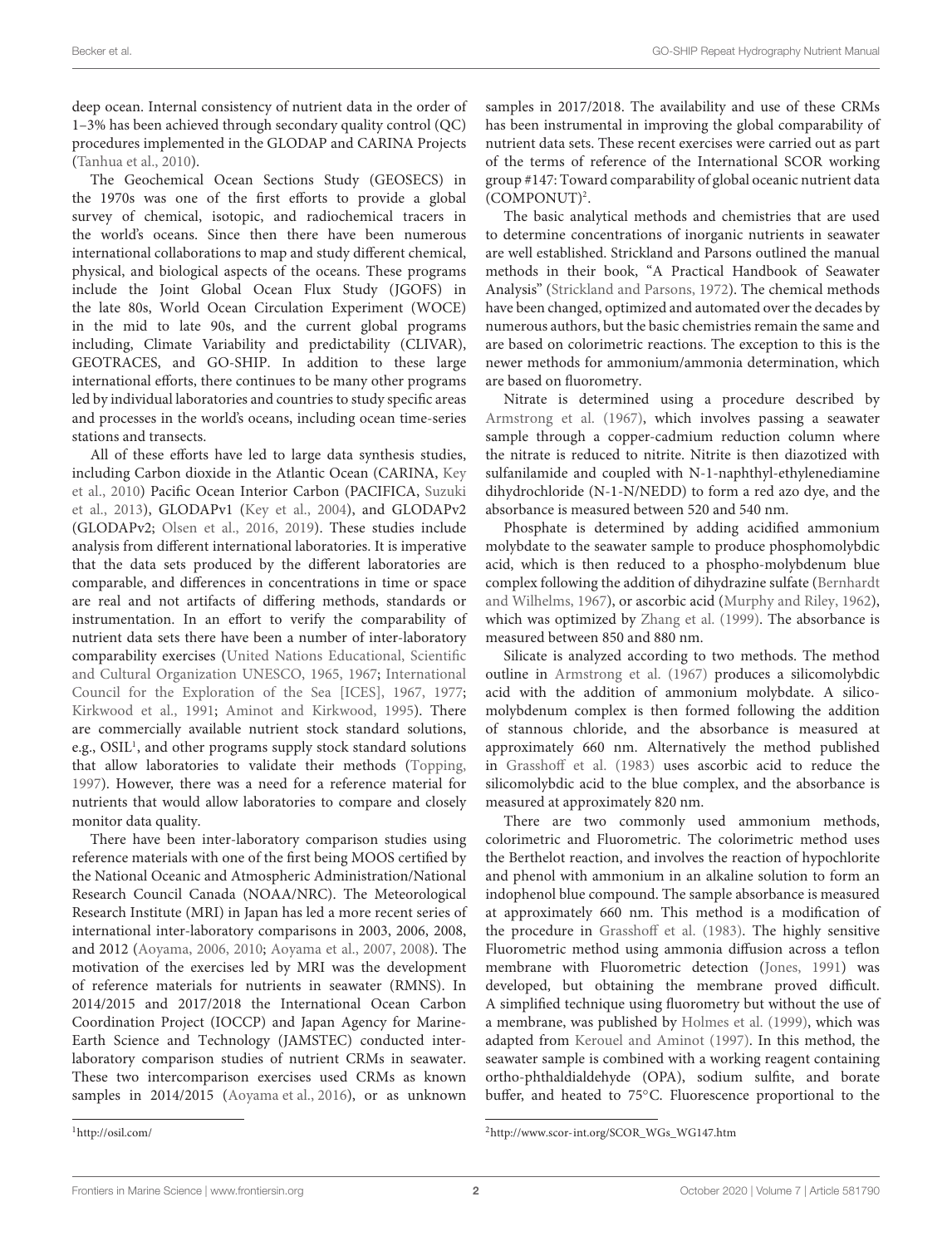ammonium concentration is measured from emission at 460 nm following excitation at 370 nm is measured.

Laboratories started using CFAs and Auto-Analyzers (AA) in the mid-1970s. The two main forms of CFA are flow injection (FIA) and gas-segmented flow analyzers. While some laboratories currently use FIA for nutrient analysis, most global laboratories that carry out "at-sea" analysis use gas-segmented flow analyzers. This manual focuses primarily on methods for the gas-segmented flow analyzers.

The chapter on nutrient analysis using segmented flow analysis by [Aminot et al.](#page-13-24) [\(2009\)](#page-13-24) in "Practical Guidelines for the Analysis of Seawater" provides an excellent background on continuous flow analysis. We recommend the reader also review this document as it contains useful information on the technical aspects of the instrument(s), the measurement of nutrients, as well as details on sources of error and contamination. There is also an earlier GO-SHIP manual by [Hydes et al.](#page-13-25) [\(2010\)](#page-13-25) that can be referenced.

# SAMPLE COLLECTION AND STORAGE

# Sample Collection

The Data Acquisition Overview section of the GO-SHIP [\(Swift,](#page-14-6) [2010\)](#page-14-6) manual should be reviewed for details on rosette/Niskin bottle sampling practices. Nutrient samples should be collected from the Conductivity Temperature Depth (CTD) rosette/Niskin bottles immediately after the collection of samples for dissolved gases. This can be challenging if samples for organic properties or biologically sensitive materials are also being taken. Ideally, samples are collected into new, sterile plastic [High Density Polyethylene (HDPE), or Polypropylene (PP)] containers that will then fit directly onto the AA auto-sampler, or sub-sampled into smaller containers. Sample containers can be re-used if proper cleaning procedures are followed between stations. Using a new sample container could produce a tremendous amount of plastic waste especially on the long repeat hydrography research cruises and these environmental impacts should be considered. For nutrient analysis at micromolar  $(\mu M)$  concentrations, rinsing the sample containers with ultrapure water (distilled deionized water or from commercially available systems) followed by a rinse with 10% Hydrochloric Acid (HCl, 1.2M) is sufficient. This stops any biological growth in the sample bottles. These then should be rinsed well with ultrapure water prior to the collection of the next set of samples. Glass sample containers should not be used if measuring silicate. If nanomolar nutrient concentrations are being measured, other cleaning and sample collection procedures may be necessary (see Becker et al., 2019).

When taking the seawater samples from the CTD/rosette bottles, rinse the clean sample containers and caps three times before filling. Avoid touching the sampling spigots on the CTD bottles and take care to rinse the spigots as well as the nutrient sample containers. Samples can be collected with the use of a Tygon or silicon sampling tube. If a sampling tube is used, rinse it thoroughly before going out to the rosette to take a series of samples, and make sure to rinse it with each seawater sample prior to collecting the sample. Once rinsed, fill the sample containers two thirds full, and cap immediately. The samples should be analyzed after they have equilibrated to the laboratory room temperature. If analysis will be delayed for longer than a couple of hours  $(>2)$ , then store the samples in a dark and cool place, for example in a refrigerator, however, the samples should be returned to room temperature before analysis. Between CTD sampling events it is important to clean any sampling tubes with clean deionized water and 10% HCl.

N.B. Cigarette smoke can contaminate samples, particularly for ammonium and nitrate/nitrite, so it is imperative that smoking is banned close to the area where samples are collected. Likewise, people who have been recently smoking should stay away from any open samples.

### Filtering and Gloves

Some laboratories filter nutrient samples, while many other laboratories do not. In general, filtering is not necessary for samples taken in the (sub) tropical open ocean, where particle loading is low in these oligotrophic environments. The decision to filter or not is dependent on the particulate loading in the water being sampled. For example, samples from near shore or productive environments may require filtering. In these cases, great care must be taken not to contaminate the samples during the sample handling and filtering process. Sample collection tubes, filter holders, and filters should be clean and well rinsed with 10% HCl and ultrapure water prior to sample collection. Types of filters used to filter seawater include cellulose acetate, hydrophilic polypropylene Gelman membrane, and Acrodisc syringe filters (PALL). Glass Fiber filters (GFF) (silicate contamination) or cellulose nitrate filters (nitrate contamination) should NOT be used. Filter size is another consideration, a filter with a pore size of  $0.45 \mu m$  is commonly used, and in the past this was considered the ideal filter size to remove the majority of particles. However, new insight from microscopy and genomics has determined that a 0.45µm filter does not capture all bacteria and phytoplankton. A 0.2  $\mu$ m filter is now the recommended size of filter, and gravity, low pressure, or low vacuum filtration is recommended to avoid cell rupture and sample contamination. It is imperative that tests are performed to check that the method of filtering, filter type, and filter size do not lead to contamination of the samples. Another simple technique to minimize particle interferences is to centrifuge the samples prior to analysis. In this case it is recommended that the sample be placed directly on the sampler ensuring the sample probe height is such that it does not draw any of the sediment that is now at the bottom.

Gloves are another source of potential contamination. Neither Neoprene nor colored nitrile gloves should ever be used for the sampling of nutrients; they are a high source of contamination especially for nitrate, nitrite and ammonium. If care is taken, a clean sample can be collected with bare hands without the use of gloves, however, powder free vinyl gloves are highly recommended for use in the lab and for sample collection at sea.

In general, it is best practice to wear gloves when taking water samples and only experienced scientists who are confident in their techniques should consider sampling without gloves. Likewise, it is important that for any sampling procedures (like gas sampling) being carried out prior to the nutrient sampling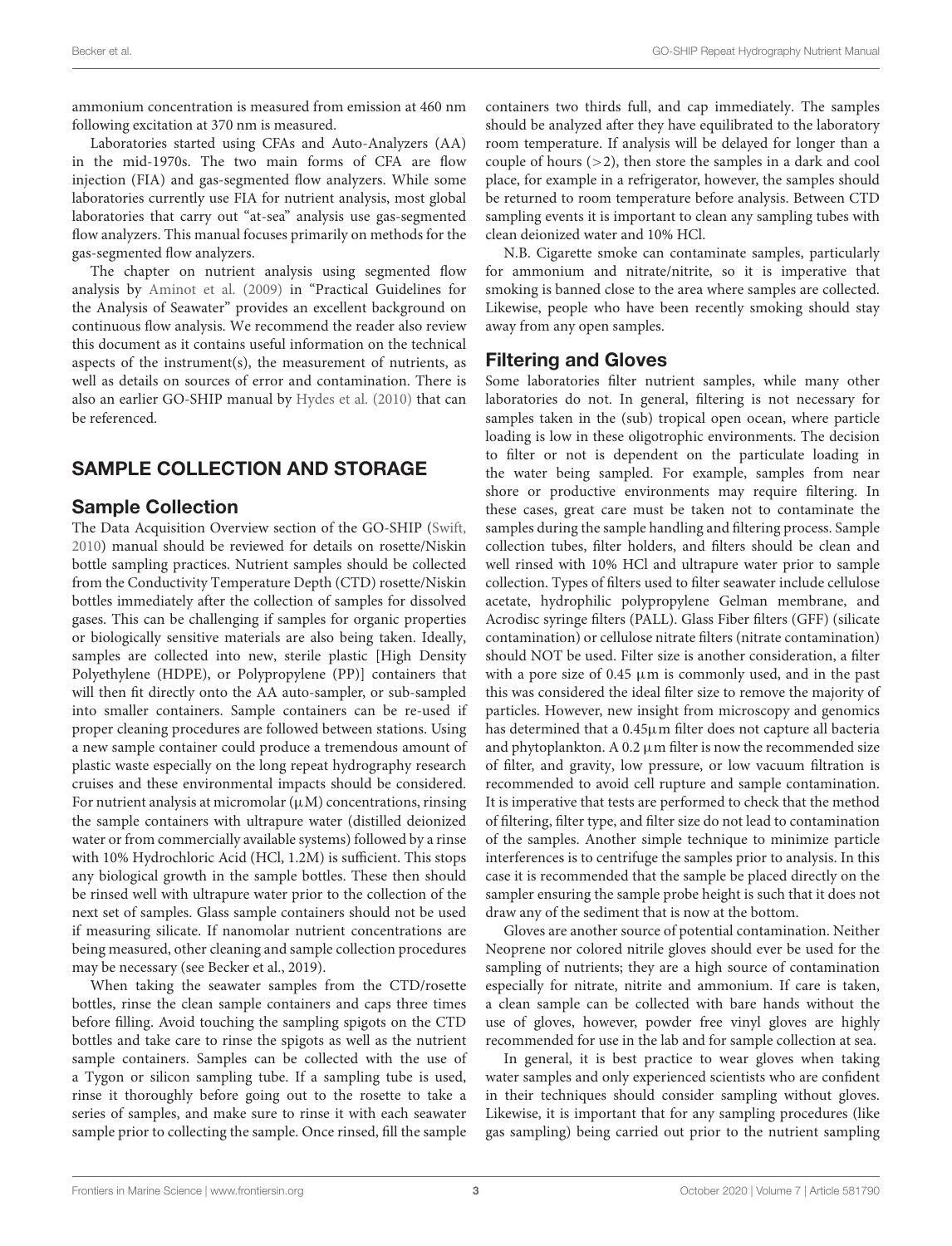from the CTD bottles, then those scientists should also wear non-nutrient contaminating gloves (e.g., powder free vinyl).

### Sample Preservation

The best practice is to analyze the nutrient samples at sea, shortly after they are collected, however, there are often instances when nutrient analysis at sea is not possible or is delayed for any number of reasons. If analysis will be delayed by more than 24 h the samples must be preserved. There are many different types of preservation methods, including poisoning, acidification, pasteurization [\(Daniel et al.,](#page-13-26) [2012\)](#page-13-26), and freezing. We do not recommend acidification (samples will have to be neutralized before analysis) or poisoning samples with mercuric chloride (environmental hazard). Freezing is the most commonly used method, and there are studies that show that freezing can be a reliable method of sample preservation [\(Aminot and Kerouel,](#page-13-27) [1995;](#page-13-27) [Dore et al.,](#page-13-28) [1996\)](#page-13-28), and this is the recommended procedure.

If freezing samples, it is imperative that there is sufficient headspace in the bottles to allow for expansion of the seawater. Freeze the samples upright and check that the caps are tightened before and after the samples have frozen. Do not freeze samples in a freezer that has had organic material (fish samples or food) stored in it. Analyze frozen samples as soon as possible after returning to the lab.

There is still debate within the nutrient community about the effects of freezing samples on the accuracy and precision of the nutrient concentration, especially for silicate. It is well known that the reactive silica polymerizes when frozen, especially at high concentrations [\(Burton et al.,](#page-13-29) [1970;](#page-13-29) [MacDonald and McLaughlin,](#page-13-30) [1982;](#page-13-30) [MacDonald et al.,](#page-13-31) [1986\)](#page-13-31). Variables that affect the recovery of silica from frozen samples include salinity, turbidity, bottle size, and the silicate concentration. Much of the current debate centers on the recommended thaw techniques to depolymerize the reactive silica and get complete recovery. Many laboratories have carried out studies of thaw techniques to recover silica, but there are only a few published references. [Sakamoto et al.](#page-13-32) [\(1990\)](#page-13-32) recommend that samples be thawed overnight, in the dark, at room temperature, or thawed in a water bath for 30 min (50◦C) and then cooled back down to room temperature before actual analysis. However, [Zhang and Ortner](#page-14-7) [\(1998\)](#page-14-7) suggested that it could take up to 4 days to thaw samples at room temperature to get complete recovery of silica. [Becker et al.,](#page-13-33) [2019](#page-13-33) show experimental results of recent studies performed at NIOZ and Scripps Institution of Oceanography (SIO). The tests carried out at SIO confirm the 1990 recommendation by Sakamoto of thawing frozen samples in a 50℃ water bath for 30–45 min and then allowing the samples to come back to room temperature before analysis. Further systematic tests are needed to determine the effects of long term storage on individual nutrient concentrations, as well as the best thaw techniques for various sample types (coastal, estuarine, oligotrophic, etc.).

# INSTRUMENTATION

[Aminot et al.](#page-13-24) [\(2009\)](#page-13-24) provide a detailed description of the specific AA components, including potential problems of analysis. Most seagoing laboratories currently use SEAL, Skalar, Alpkem, or similar analytical systems. Users should refer to the manufacturer's manuals for the specifics on methods, operation, and maintenance. A nutrient auto-analyzer from any manufacturer will consist of the same basic components listed and described here.

### Sampler

The sampler should be robust and able to handle different size sample cups and a "reasonable" number of samples (between 24 and 36 samples which is often one CTD sampling station), plus it should have a wash from which the water is continuously refreshed. A non-metallic or platinum probe should be used, and the internal diameter of the probe should normally be no greater than that of the largest sample pump tube. Having a sampler modified to accept the bottles that were used to sample directly from the CTD rosette will eliminate possible contamination issues when decanting a sample into another sampling vessel.

### Pump

The continuous speed peristaltic pump with the fitted pump tubing delivers the sample/baseline water, and the reagents to the manifolds for each channel/chemistry and throughout the entire AA system. For precise measurements at low concentrations, a regular bubble pattern and stable baseline are absolutely key, and this is one area that is extremely important to get correct for good analyses.

The composition and quality of pump tubes can vary between manufactures and from batch to batch. Tube wear will also affect the flow rate and method sensitivity, which is why a complete set of standards must be run with every station/set of samples. Replacing a method's pump tubes may then improve the sensitivity and characteristics of the bubble flow. Generally, pump tubes should be changed on a regular basis as the correct delivery of the sample, and particularly for some reagents being pumped through some of the smaller bore pump tubes (e.g., orange/green or orange/yellow), will become a lot less accurate as the tubes wear. For optimum performance, changing tubes after 50–60 h (depending on the material and manufacturer of the pump tubes in use) will ensure that the liquid delivery remains reliable. The newer phthalate-free pump tubes now commercially available have a much-reduced reliable life span compared to the original Tygon tubing. It is not good practice to run pump tubes right to the end of their useable life. The analytical results will not be as good or reliable with old tubes as with newer tubes, thus frequent changing of pump tubing is recommended. Some laboratories make a full change of pump tubes and reagents at the same time to co-ordinate machine down time.

# Manifold

The manifold consists of glassware and injection fittings and is the site of the chemical reactions between the seawater samples and reagents. It is imperative that the glass pieces, reaction coils, and connectors are all maintained regularly in order to provide consistent mixing, regular flow patterns and to allow reactions to reach steady state, which ensures full color development.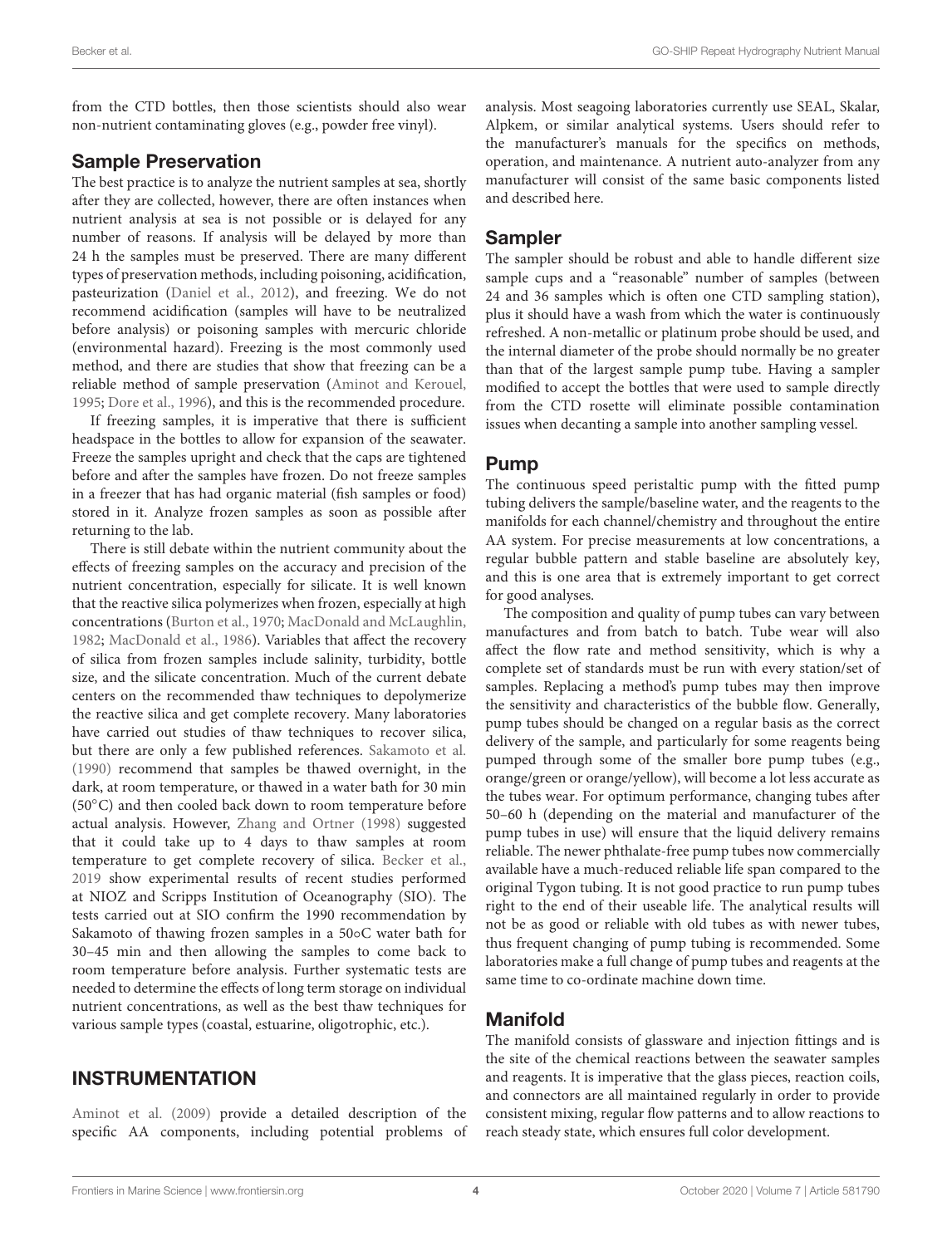Introduction of air or nitrogen bubbles minimizes laminar flow in the glass coils and allows for complete mixing between segments. The bubbles must be large enough to prevent carryover and/or smearing from one segment to another, but if they are too long they will be prone to breaking up in the manifold. Bubble shape depends on whether the tubing carrying segmented flow is wetted by the liquid passing through it. Bubbles that are round at front and back, whether moving or stationary indicate the tubing or glassware is properly wetted. Bubbles that appear straight at the trailing edge when moving is an indication that the glassware and tubing is not properly wetted. It is very important to maintain a regular bubble pattern throughout the system in order to reduce noise and optimize sensitivity. Some instrument software contains a "water check" program that measures and records the regularity of the bubble pattern and expresses the result as % variation. For the most consistent results this value should be below 1%. Reference is always made to the segmented gas bubbles as being "air" bubbles, however ideally these segmenting bubbles should be either nitrogen or another inert gas so as to avoid potential contamination from the air. Some laboratories have gas lines connected directly from cylinders to deliver the gas, but a simpler solution is to use small plastic Tedlar bags (or similar) that contain up to 5 L of nitrogen. These are particularly useful when working at sea as they can be easily refilled.

There are many factors to consider when building a manifold to ensure consistent flow and bubble pattern. Below is a list of considerations:

- 1. Match the inner diameter (ID) of the tubing used from the pump to the injection fittings and into the glassware on the manifold as closely as possible.
- 2. Use the shortest possible length of tubing between connections. Long un-segmented streams cause hydraulic problems, which will manifest in various ways (e.g., smearing or carryover of samples).
- 3. Make sure there are no gaps/dead spaces between connections. It is important that all glass to glass joints are held close together by plastic sleeving.
- 4. Add enough wetting agent in each analytical channel to maintain rounded edges at the front and back of each bubble throughout the entire flow stream, including the drain to waste.
- 5. Segmentation bubbles must completely fill the tubing through which they pass. The length of bubble in contact with the tubing walls should be approximately 1.5 times the tubing diameter.
- 6. Maintain the cleanliness of the glass coils to ensure smooth flow of the sample and reagent stream. Dirty glass can cause bubbles to stick or break up.
- 7. Clean the manifolds periodically with a phosphatefree laboratory detergent and consult the manufactures recommendations. A dilute bleach or acidic solution can also be used for nitrate, nitrite and ammonium channels. Silicate and phosphate channels can be cleaned with a dilute sodium hydroxide plus ethylenediaminetetraacetic

acid (EDTA) solution. Many analytical problems will be avoided with a regular cleaning protocol, which is recommended to be after each daily set of analyses. Analysts should also consult the manufacturer's user manual for recommended maintenance procedures.

- 8. The segmented flowcell waste line should open to the atmosphere at about bench or flowcell height.
- 9. Replace any old glass pieces that continue to cause the air bubbles to stick or break up. Glass tubing and coils can become acid etched and will cause irregular peak shapes.

# **Detectors**

The detectors consist of a light source [e.g., lamp, light emitting diode (LED)], flowcell, photometer, and inlet and outlet tubing (either plastic or glass). Most manufactures offer the traditional lamp as well as LED for the light source. The LED is recommended for analysis carried out at sea as LEDs are more stable on a moving and vibrating ship. As with the manifold, there should be no gaps at the connections, and there should be a regular bubble pattern maintained from the manifold through the detector unit to waste. Depending on the manufacturer, the ability to monitor changes in light output, voltage, and other variables through the software may be available, and should be utilized. In the past the sample flow was always de-bubbled immediately prior to the sample entering the flowcells, but now software developments from some manufactures have allowed the air bubbles to also pass through the cells eliminating the need to de-bubble. The ability to retain the bubble pattern through the flowcell reduces carryover and sample-to-sample smearing. This along with the optical design of the new photometers and flowcells have nearly eliminated the need for refractive index blanks (RIBs), and some other effects that have interfered with peak detection in the past. For more details on these corrections see section "Postprocessing Corrections."

# Software

The AA will come installed with software from the manufacturer to control the entire system, program the autosampler, acquire the raw data output from the detectors, display the output real-time, and perform some corrections, and calculate initial concentration values etc.

There are usually different options for the calibration fit to use within the software packages. If using a linear fit or higher order fit, the concentration of nutrients in the matrix and blanks for both the matrix and the samples, must be carefully determined and corrected for. Most software programs will correct for carryover, baseline, and sensitivity drifts but may not have options to make other corrections such as RIBs or non-zero matrix concentrations. Please refer to the software manual for your own type of analyzer to learn the specifics for your instrument.

Calibration fits and blank corrections are discussed in more detail in Becker et al., 2019.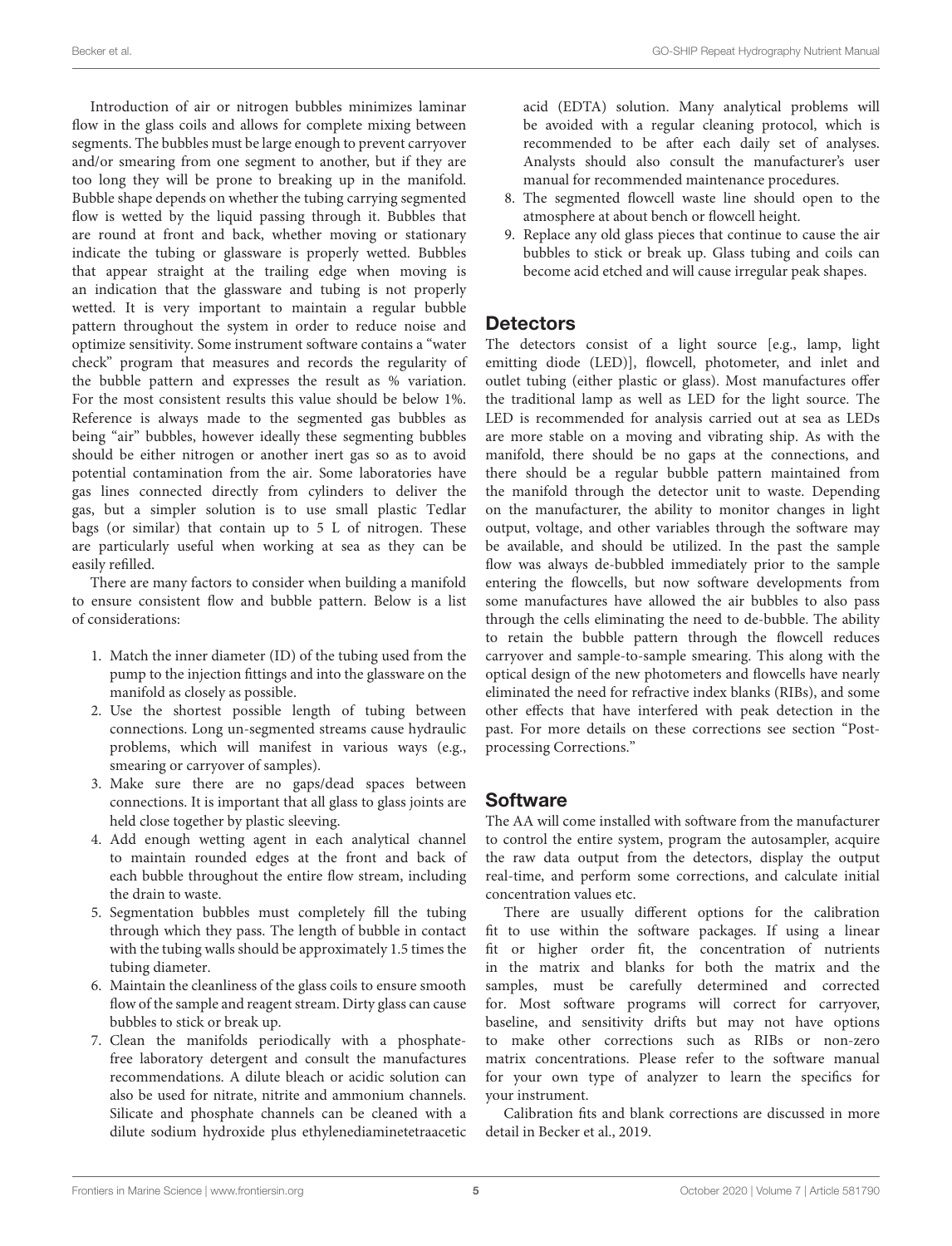# MEASUREMENT AND DETERMINATION OF NUTRIENT CONCENTRATIONS

The basic steps for sample analysis are listed below, and details for which are provided in subsequent sections:

(1) a. Establish a steady baseline with ultrapure water. b. Establish a steady baseline with ultrapure water plus reagents.

c. Check the reagent blank (difference between ultrapure water and ultrapure water plus reagents).

- (2) Calibration curve determination from standard concentrations and measured peak heights.
- (3) Measurement of sample peak heights.
- (4) Corrections for carryover, baseline and sensitivity drift.
- (5) Determination of initial concentrations of samples based on calibration curve and sample peak heights.
- (6) Application of other corrections including RIBs, salt effect, etc.

# Baseline Determinations

A common baseline solution used throughout the nutrient analysis community is ultrapure fresh water. However, in some cases analysts use low nutrient seawater (LNSW) if they have plentiful supplies. Some labs make their own "artificial" seawater, (ASW) by adding salts to ultrapure water. An example of a recipe for ASW is 41 g of sodium chloride plus 168 mg of sodium bicarbonate per liter. Here we discuss using ultrapure water as the baseline water as this is a reliable and recommended "zero" for nutrients, and can be obtained easily and quickly within a research laboratory. It is recommended that these ultrapure water systems are regularly serviced according to the manufacturers recommendations and that the water is checked for purity, especially for where ammonium is being analyzed. Determination of the baseline should be straightforward if the correct procedures are followed. The ultrapure water should be at least 18.2 megohm resistance, and be free of organics. Ultraviolet (UV) sterilization is preferred but not strictly necessary. Most commercially available water purification systems will provide ultrapure water that is acceptable for establishing a zero baseline. It should be noted that the wash pot on the sampler and the container that feeds into the wash pot can become contaminated. It is recommended that they be cleaned once per day by rinsing with 10% HCl solution followed by rinsing with ultrapure water. Some manufacturers offer a "traveling washpot," which is a sealed system and hence stays uncontaminated and clean during daily operations so could be an option to consider. In rare cases it is possible that the ultrapure water is not pure, even if the resistivity reading is 18.2 megohm, e.g., silicate can pass through the filtration cartridge but will not affect the megohm reading. It can be difficult to determine if the ultrapure water is not as pure as required and so analysts should be comparing the difference between the ultrapure baseline and the ultrapure baseline with reagents on a daily basis. Another possible indicator of poor quality baseline water is negative absorbance readings for samples with low nutrient concentrations. This could

indicate the filtration cartridges on the ultrapure water system need to be replaced.

The water baseline is determined after the instrument has been running long enough with fresh ultrapure water and the baselines have become stable, and this is generally recommended to be at least 15–20 min. This also enables checking for any leaks throughout the system before the reagents are added. It may be necessary in rare cases to add wetting agent to the ultrapure water to establish a good bubble pattern and stable baselines. Once the ultrapure water baseline has stabilized, the reagents can be added and the reagents plus ultrapure water baseline determined. It is often useful to add the reagents one at a time to see if any of them cause a large reagent blank. The reagent baseline is the reference for when the standard curve is determined and the subsequent calculation of sample concentrations. It is good practice to define a regular setting up procedure for the analyzer that can be followed for every day and every run. To minimize the reagent blank, analytical grade (or better) chemicals and fresh ultrapure water should be used.

It is crucial that the nutrient concentrations for LNSW or ASW are calculated if they are being used as a baseline instead of ultrapure water. [Aoyama et al.](#page-13-34) [\(2015\)](#page-13-34) detailed a procedure which includes analyzing a known value of each standard added to the LNSW, followed by a baseline of LNSW with and without color reagent, and a baseline of ultrapure water with and without reagent. The differences are used to calculate the concentration of each nutrient in LNSW (Becker et al., 2019).

There are different ways to obtain LNSW. One option is to collect large batches of surface seawater from oligotrophic waters during a research cruise. It is recommended that the water then be filtered and sterilized to ensure the nutrient levels remain low, e.g., pumped through a 0.45 µm filter, past a UV light source, and then through a 0.1 µm filter, and re-circulated for approximately16 h. Alternatively, it is possible to collect surface seawater filtered using a 0.1 or 0.2  $\mu$ m filter and then allow the seawater to age [stored at room temperature for a period of time (1–2 years)] allowing the already oligotrophic water nutrient concentrations to decrease. The carboys used to store the seawater should allow light penetration (clear or opaque). The surface seawater should be filtered again before use, and the water to be used always analyzed as a sample to ensure it is in fact low in nutrients.

# **Calibration**

A series of at least four working standards should be analyzed with every set of samples. The standard concentrations should be evenly distributed over the entire concentration range and not skewed toward either end, with the top concentration standard having a slightly higher concentration than the highest sample. Standards are generally analyzed at the beginning of an analytical run with the protocols set up on the analyzer software. Working standards should be prepared fresh at least once a day, or every 8–12 h when the nutrient analyzer is in operation 24 h a day, e.g., when working at sea. Working standards are prepared from concentrated secondary or primary standards that are premade in ultrapure water (see section "Standard Preparation and Standardization" for standard preparations). For the working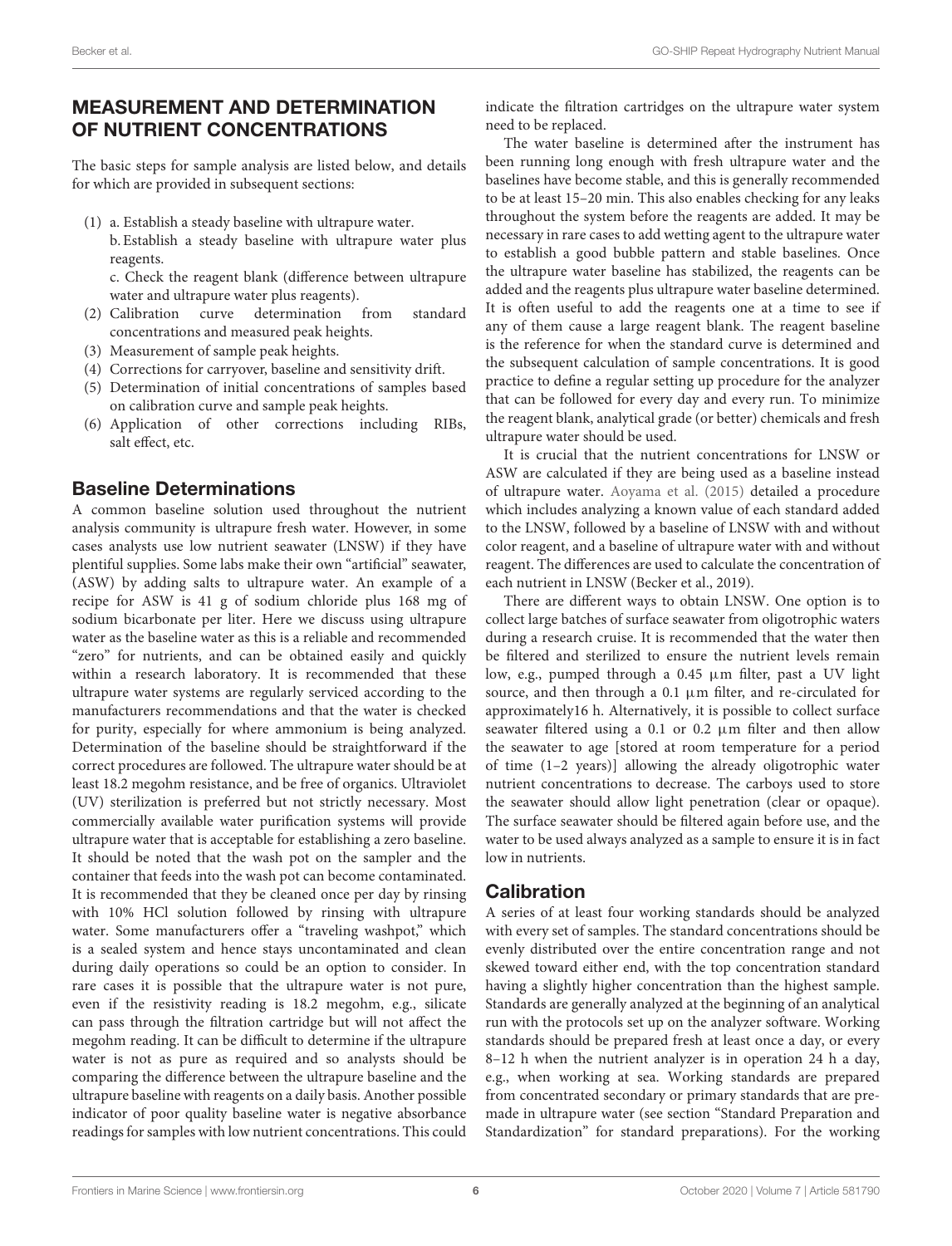standard curve, the concentrated standards are diluted using water that has a similar matrix to the samples. For example if working in an oligotrophic ocean region aged LNSW or surface seawater should be used as the standard matrix. It is not recommended to use ASW or ultrapure water as the matrix for the working standards. The standard curve should cover the full range of expected sample concentrations. It is important that LNSW be used for the dilutions. It is strongly recommended that standards and samples should be analyzed from low to high concentrations so as to avoid carryover. Once the peak heights from the standards have been measured, then the calibration curve can be produced. Analytical software from the manufactures of modern analyzers will provide the calibration curve, but read their guidance notes for details. There are many factors that affect the calibration (see [Becker et al.,](#page-13-33) [2019\)](#page-13-33) for details on how to determine the best calibration fit.

### Measurement of Sample Peak Heights

Most software uses an algorithm to determine the peak height and will automatically place a peak marker where it considers the correct peak height to be. However, the peak markers should always be checked by the analyst using the system software to ensure the software is reading the peaks accurately, and also to correct for spikes and other anomalies that may affect the validity of the initial peak height. Refer to the software manual for details on how the peaks are measured and how to adjust and save the readings if required.

# Corrections for Any Baseline Drift, Sensitivity Drift, and Carryover

Baseline drift calculations will correct for any linear drift between successive baseline measurements, and these should be placed regularly throughout the run. Sensitivity drift is measured by any change between "drift" samples, which are typically analyzed near the beginning and end of the run, if not more frequently. The drift sample should be between 50 and 75% of the highest standard. Carryover is based on the peak height differences between two successive low peaks measured directly following a high peak.

# Determination of Initial Concentrations of Samples

In determining the initial sample concentrations most instrument software will have the option of applying baseline, carryover and drift corrections, and can give both corrected and uncorrected sample concentrations. It is recommended that users review how the calculations are applied to ensure the validity of any post-run corrections. It may be necessary to output the raw data to apply corrections and calculate concentrations in a different software package, e.g., Excel.

# Post-processing Corrections

Refractive index blanks (RIBs) should be determined separately for each channel and if necessary subtracted or added to the sample concentrations. The procedure for determining these values for each channel involves analyzing samples by removing one of the color-forming reagent chemicals [\(Aminot et al.,](#page-13-24) [2009\)](#page-13-24). For many systems, these values are usually positive, though very small, and should be determined and then any corrections applied to the results before the sample concentrations are finalized. In Fluorometric methods, such as for ammonia, no RIB is produced.

Modern detectors and flowcells minimize the effects of salinity on the analysis of seawater samples with an ultrapure water wash, and a correction may not be necessary, however, it should be checked. The optical effect caused by mixing two solutions of different densities, such as ultrapure wash water with a seawater sample, is called the Schlieren effect. This effect is greatly reduced in modern analyzers by flowcells and detectors that allow the inter-sample bubble to pass through them. Use of a debubbler, as fitted before the flowcell on older analyzers, will increase the Schlieren effect leading to tails on peaks.

# CHEMICAL ANALYTICAL METHODS

Analytical methods, including reagent recipes and coil configurations, are supplied from the manufacturers of all AA instruments. Some laboratories have optimized analytical methods for their own use and specific requirements and these are often passed down over many years through different analysts. One reason to optimize or change methods is for example to allow for greater sensitivity at lower nutrient concentrations if working mostly in oligotrophic waters. See Becker et al. (2019) Appendices F and G for detailed methods in use by a couple reference laboratories. These are only supplied as examples to allow comparison with an analysts' own methods and reagent recipes, but are not specifically recommended. Method chemistries are up to the individual analysts to decide.

# Nitrate and Nitrite Analysis

Most laboratories currently use an analytical method where N-1- N (NEDD) and sulfanilamide are reacted with the sample to form a red dye, which is measured at an absorbance of 520–540 nm. For nitrate analysis, the nitrate is first reduced to nitrite by the sample being mixed with a buffer solution (e.g., Ammonium Chloride or Imidazole) and passed over a cadmium column that has been treated with copper sulfate, which catalyzes the reduction reaction. The resulting nitrite is then analyzed and the final output for the "nitrate" channel is a sum of both nitrate and nitrite. It is important therefore to analyze nitrite separately so that nitrate can be determined by subtracting from the total nitrate plus nitrite concentration.

The reduction efficiency of the cadmium column should also be determined and monitored over time. This efficiency is measured by analyzing two separate samples, one for nitrate and the other for nitrite each with the same high concentration (e.g.,  $25 \mu$ M). The difference in the measured concentrations will allow the analyst to calculate the column reduction efficiency. If the column reduction efficiency is lower than 95%, the cadmium column should be reconditioned or replaced.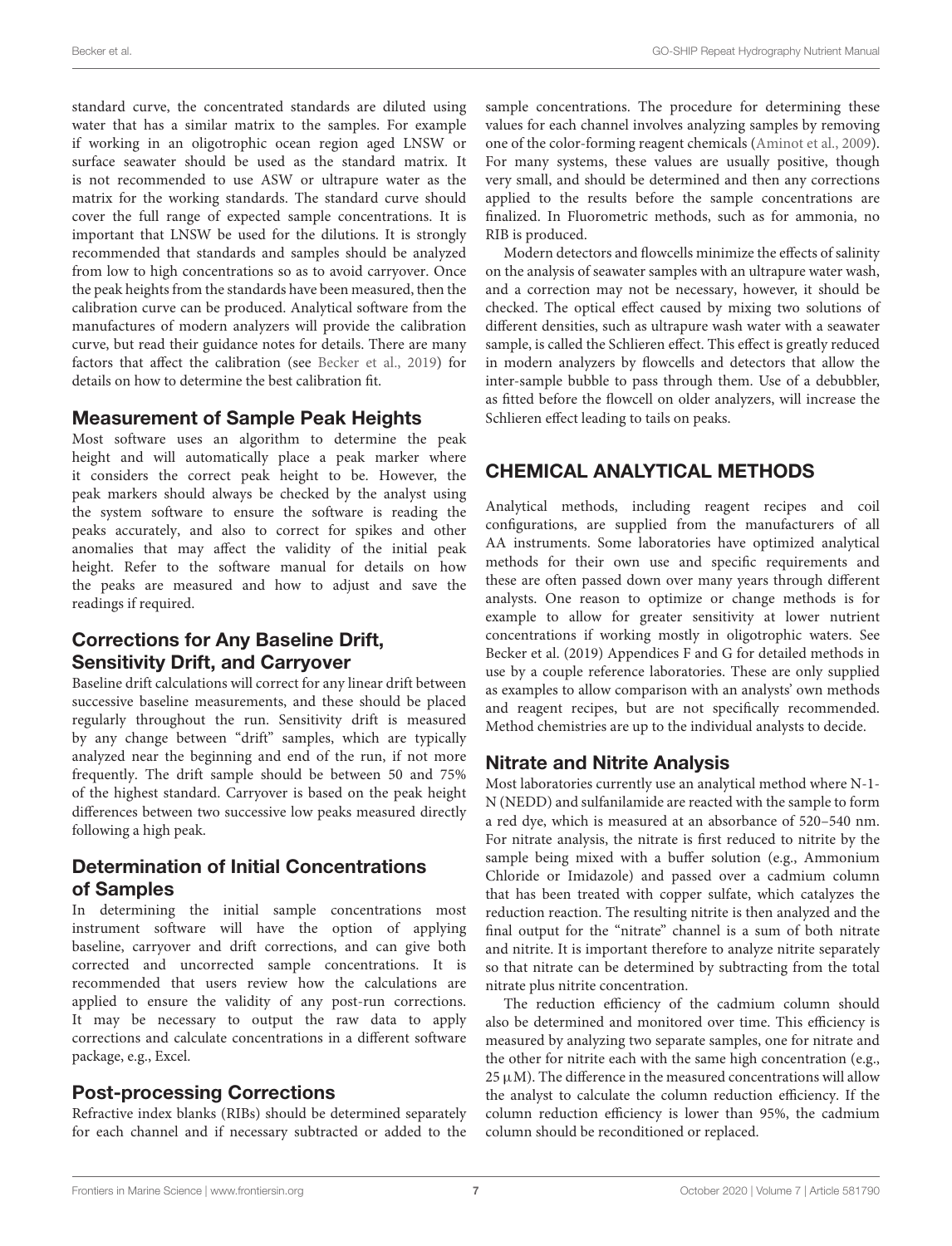### Phosphate Analysis

There are two commonly used methods for phosphate determination. In both methods, an acidic solution of molybdate is added, followed by the addition of a reducing compound (dihydrazine sulfate or ascorbic acid) to form a phosphomolybdenum blue complex with the absorbance measured at approximately 820 or 880 nm, depending on the method and availability of filters.

It is highly recommended that analysts check their phosphate method for any silicate interference. This can be checked by spiking a sample of LNSW with silicate standard to get a high concentration (e.g., 100  $\mu$ M), and analyzing the output on the phosphate channel to ensure that the phosphate concentration does not change due to the addition of the silicate. If there is an influence to the output then the method chemistry should be checked and changed to ensure that silicate does not affect it.

### Silicate Analysis

As with phosphate, there are two commonly used methods for silicate determination. Acidified ammonium molybdate is added to a seawater sample to produce silicomolybdic acid, which is then reduced to a silico-molybdenum blue complex following the addition of stannous chloride or ascorbic acid, and measured at 660 nm for stannous chloride or 820 nm for ascorbic acid.

NB: It is important to ensure the silicate and phosphate analytical reagents are correctly made up. The phosphate reaction should take place at a pH of  $< 1.0$ , to ensure there is no competitive reaction from silicate ions. Oxalic or Tartaric acid is used to prevent phosphate interferences in the different silicate methods. Methods with incorrect reagents can cause cross interferences and hence incorrect phosphate and silicate concentrations being reported. See [Aoyama et al.](#page-13-34) [\(2015\)](#page-13-34) for details on phosphate and silicate interferences.

# Ammonium Analysis

The two common methods for determining ammonium concentrations are the phenol based colorimetric determination and a fluorometric method.

### Colorimetric Method

Ammonium is analyzed via the Berthelot reaction in which sodium hypochlorite and phenol react with ammonium in an alkaline solution to form an indophenol blue complex with heating to 55◦C. The sample absorbance is measured at 640 nm. The method is a modification of the procedure described in [Grasshoff et al.](#page-13-20) [\(1983\)](#page-13-20).

#### Fluorometric Method

In the fluorometric method, without using any membrane diffusion, the sample is combined with a working reagent made up of OPA, sodium sulfite, a borate buffer, and then heat to 75◦C. Fluorescence proportional to the ammonium concentration is measured at 460 nm following excitation at 370 nm.

For the membrane diffusion method  $\mathrm{NH_4}^+$  ions in the sample are converted to NH<sup>3</sup> gas with subsequent diffusion across a Teflon membrane into a stream of OPA. The product is fluorometrically measured at 460 nm following excitation at 370 nm. This method is for nanomolar analysis [\(Jones,](#page-13-21) [1991\)](#page-13-21).

# STANDARD PREPARATION AND STANDARDIZATION

It is not possible to obtain high quality data without proper care and attention to detail when preparing the standard solutions in the laboratory, both at sea and on shore.

Glass Volumetric flasks should be class A quality because their nominal tolerances are 0.05% or better. Class A flasks are made of borosilicate glass, and the standard solutions should be transferred to plastic bottles as quickly as possible after they are made up to volume and mixed. This is done to prevent excessive dissolution of silicate from the glass. The computation of the volume contained by glass flasks at various temperatures, different from the calibration temperatures, are carried out by using the coefficient of linear expansion of borosilicate glass.

Because of their larger temperature coefficients of expansion, plastic volumetric flasks used should also be gravimetrically calibrated over the temperature range of intended use, e.g., if polymethylpentene (PMP) flasks are used to prepare standard solutions they must be used within 4◦C of the temperature of the room when they were calibrated. The ultrapure water used for calibration must also be at room temperature.

It is important to determine the exact concentration of standard solutions by taking into account buoyancy corrections, glassware calibrations, pipette calibrations, and temperature corrections. See Becker et al. (2019) Appendices A and B for details.

All pipettes, whether they are manual or electronic, must be regularly calibrated according to the manufacturers recommendations and should be within those tolerances. Calibration can be carried out by the analyst or by commercial companies who will provide certificates. Certainly before going on a research cruise the pipettes should have their calibrations checked and also at regular times during the year. If pipettes are dropped they should be taken out of regular use until their calibration is checked. Pipettes normally have calibration tolerances of 0.1% or better. These tolerances should be checked with gravimetric calibration.

If using pipettes for preparing working solutions in LNSW or ASW, first pre-rinse the pipette tip at its maximum setting before use.

# Primary Standards

Primary standards should be prepared at a minimum of once every 3 months, although some laboratories prepare primary standards less frequently if they are confident in their stability. Special care must be taken to ensure that standards kept for these longer periods are not compromised and should be checked regularly. Primary standard solutions are best kept in the dark and at room temperature. If they are stored in a refrigerator they must be brought to room temperature before use. Some labs use chloroform as a preservative  $(200 \mu l \text{ per liter})$ , but the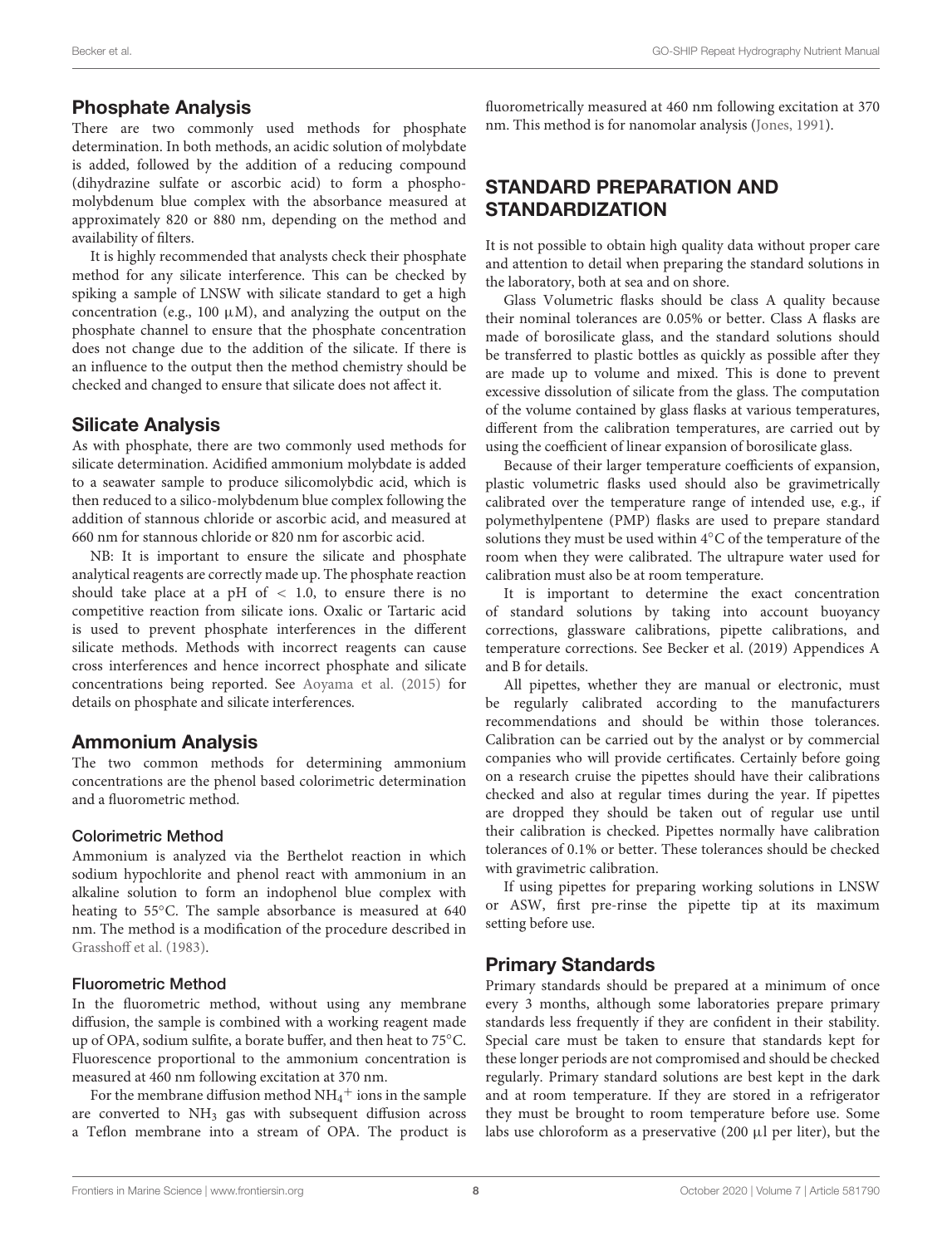community is recommending a reduction in the use of toxic and/or poisonous materials.

Primary standard-grade salts for phosphate (anhydrous potassium dihydrogen phosphate, KH2PO4), nitrate (potassium nitrate,  $KNO_3$ ), and nitrite (sodium nitrite,  $NaNO_2$ ), are available with purities of 99.995% or better. No corrections for purity are needed if salts of this quality are used when preparing primary standards. Silicate standards are made with analytical grade sodium hexafluorosilicate or from a silicate standard solution (SiO<sub>2</sub>). Ammonium standards are made with analytical grade ammonium sulfate  $[(NH_4)_2SO_4]$ , which is available with a purity of > 99.0%. The purity of the salt or solution used for the primary standards in these cases should be adjusted as appropriate and clearly stated in the documentation. Care must be taken to neutralize the silica standard solution if it is provided by the manufacturer in dilute sodium hydroxide.

The standard salts should be dried for 2–4 h at 105◦C and cooled to room temperature in a desiccator before weighing. The primary standard salts should be weighed out to a precision of 0.1 mg and then dissolved in ultrapure water. The temperature of the solution should be recorded, and calibrated class A glass volumetric flasks should be used.

Adjust the weight of the salt for air buoyancy when determining the exact final concentration of the primary standard solutions (see [Becker et al.,](#page-13-33) [2019](#page-13-33) for full details).

The following are examples of primary standard preparations and are supplied here only as a guide. You should record the temperature of the final solutions and calculate the concentration of the primary standard using the volumetric flask volume, temperature, and the true mass of salt. Each solution should be transferred to a clean, dry HDPE bottle and stored ready for use. Silicate standards should never be stored in glass.

Nitrate Standard (approximately 15,000 µmole/L):

In a 1 L calibrated class A volumetric flask, dissolve ∼1.5xxx g of high purity dried potassium nitrate in ultrapure water to make a 1 L final volume solution.

Nitrite Standard (approximately 5,000  $\mu$ mole/L):

In a 1 L calibrated class A volumetric flask, dissolve ∼0.34xx g of high purity dried sodium nitrite in ultrapure water to make a 1 L final volume solution.

Phosphate Standard (approximately  $6,000 \mu$  mole/L):

In a 1L calibrated class A volumetric flask, dissolve ∼0.81xx g of dried high purity potassium phosphate in ultrapure water to make a 1 L final volume solution.

Ammonium Standard (approximately 4,000  $\mu$ mole/L):

In a 1 L calibrated class A volumetric flask, dissolve ∼0.26xx g of dried high purity ammonium sulfate in ultrapure water to a 1 L final volume solution.

#### Silicate Standard (10,000 µmole/L):

In a 1 L HDPE plastic volumetric flask, dissolve 1.88xx g of sodium fluorosilicate in about 400 ml of ultrapure water. This will take a minimum of 5 h to dissolve using ultrasonication, or by stirring. Make the dissolved solution up to 1 L with ultrapure water.

An alternative liquid silicate standard is commercially available from the National Institute of Standards and Technology (NIST):

Add 40 ml of a 1 g Si/kg solution to 500 ml of ultrapure water for a 2,860 µmole/L concentration. To neutralize the solution add 2.9979 ml of 1N HCl before the solution is diluted to 500 ml.

### Secondary (Sub-Primary) Standards

Depending on the desired concentrations for the final working standards, either separate nutrient standards, or a mixed secondary standard can be prepared by diluting the primary standards with ultrapure water. Secondary standard solutions can be made up daily or at the same frequency as the primary standards. The secondary standard for nitrite and ammonium should be made up each time there is the requirement for a set of working standards, i.e.: every analytical run. The final concentration of the secondary standards should take into account glassware and pipette calibrations (see Becker et al., 2019).

### Working Standards

Working standards are made up in the same salinity water as the samples. LNSW is the recommended matrix for making up working standard solutions. These are prepared from the secondary, or primary solutions, depending on what the desired final concentrations are. At least four different concentrations of working standards should be analyzed with every set of samples.

# QUALITY CONTROL AND QUALITY ASSESSMENT (QC/QA)

### Definitions and Determination

Quality control procedures and quality assessment of the data provide a means to determine the accuracy and precision of the measurements.

Definitions are provided as it is important that the analyst understand the difference between quality control, quality assessment, accuracy, and precision. These are taken from Chapter 3 of "Guide to Best Practices for Ocean CO<sub>2</sub> Measurement" [\(Dickson et al.,](#page-13-35) [2007\)](#page-13-35):

Quality control—The overall system of activities whose purpose is to control the quality of a measurement so that it meets the needs of users. The aim is to ensure that data generated are of known accuracy to some stated, quantitative degree of probability, and thus provides quality that is satisfactory, dependable, and economic.

Quality assessment—The overall system of activities whose purpose is to provide assurance that quality control is being done effectively. It provides a continuing evaluation of the quality of the analyses and of the performance of the analytical system.

Precision—is a measure of how reproducible a particular experimental procedure is. It can refer either to a particular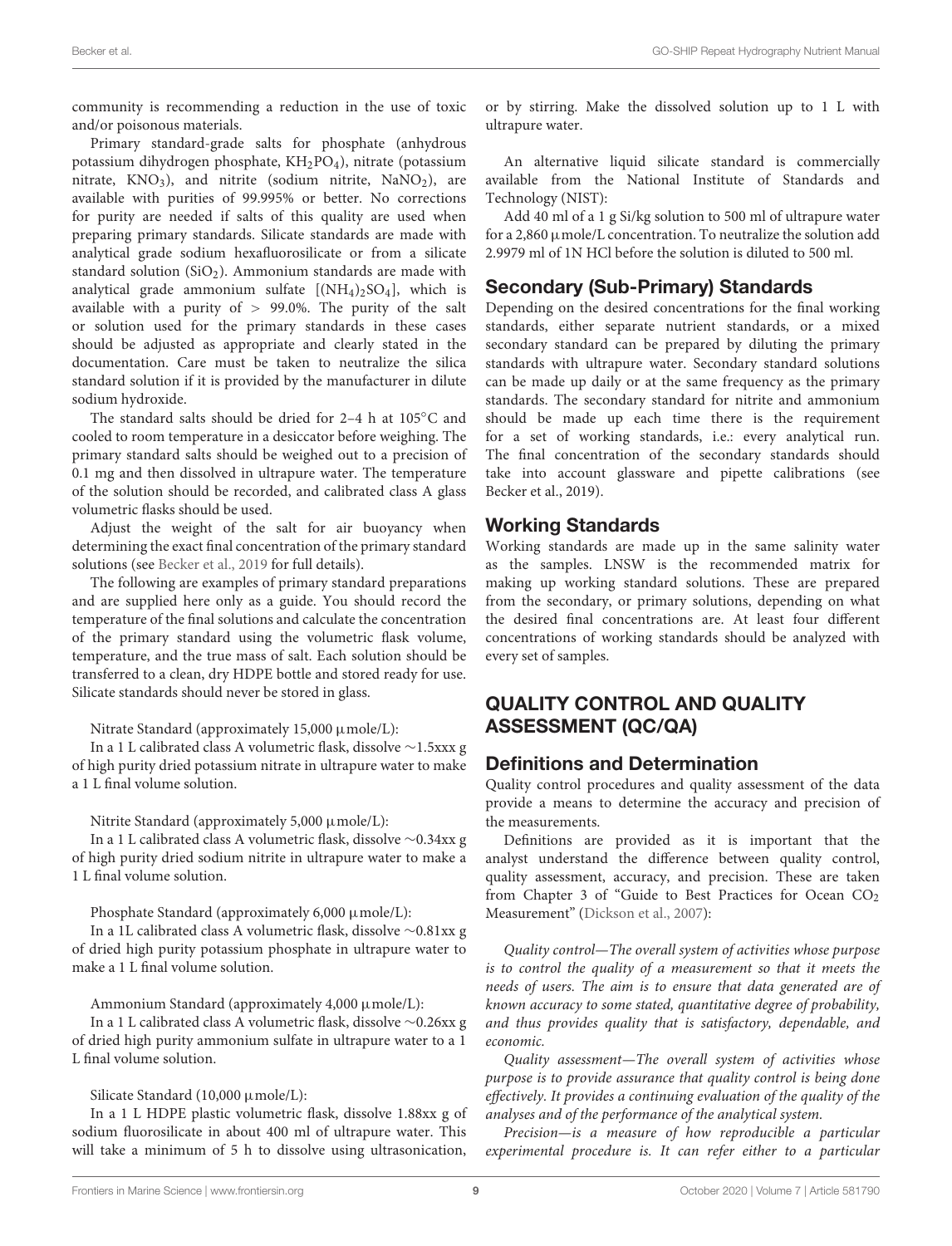stage of the procedure, e.g., the final analysis, or to the entire procedure including sampling and sample handling. It is estimated by performing replicate measurements and estimating a mean and standard deviation from the results obtained.

Accuracy, however, is a measure of the degree of agreement of a measured value with the "true" value. An accurate method provides unbiased results. It is a much more difficult quantity to estimate and can only be inferred by careful attention to possible sources of systematic error.

# Standard Operating Procedures (SOPs)

Quality control begins with the setup of the instrument and attention to details that are outlined in sections "Manifold" pertaining to the assembly of the manifolds and maintenance procedures. Once the instrument is set up and running, a set of SOPs should be put in place and always followed for the analysis of samples.

The SOPs should include:

- Calibration of glassware and pipettes.
- Careful determination of standards and calibration fits.
- Daily checks on the system, including visual inspection of bubble patterns, tracking the baseline with and without reagents, and a test sample (usually a high standard) to ensure everything is working properly and to the same settings and sensitivities as previously obtained for that test sample. This is a good standard quality control measure. When using the same test sample concentration, the analyzer sensitivity (gain) settings should stay the same, even after changing reagents or pump tubes. If the sensitivity does change, it is an early indication that there is a problem that needs to be investigated, probably associated with whatever changes have been made (e.g., a reagent has been incorrectly prepared or incorrect pump tubes replaced etc.).
- An established tray protocol in the software should be used, see example in **[Figure 1](#page-10-0)** below. This is to ensure standards, samples, and other peaks are included and run in the same order for each analysis, and for every run. It can include carryover, drift, baseline, and other corrections.

# Internal Checks

Internal checks should be used to ensure data quality over the course of a cruise. Different types of internal checks include duplicate sample analysis, use of a check sample (see below), and analysis of an internal standard with each run. Duplicate sample analysis should be carried out on separate sample analysis runs. The deviation of duplicate sample analysis between runs will generally be higher and produce a more accurate measure of the data quality between runs, and over the course of a cruise. The deviation between runs can be reduced by use of a "check sample" or "tracking standard" and normalizing the run data and samples to those values.

# Check (Tracking) Sample

One option to obtain a check sample is to collect deep water (approximately 1000 m) from one of the early cruise CTD casts. The water should have reasonably high (but on-scale) values for all nutrients. This should then be poisoned with a saturated mercuric chloride solution (1 mL per 10 L), and then aliquots of this sample analyzed with every analytical run. In this instance mercuric chloride is the most effective means to preserve the sample and is recommended despite efforts to seek alternatives to poison. Running one poisoned sample with every run will not affect the efficiency of the cadmium reduction column or interfere with the other chemistries. Keeping track of the value of this sample over time can help to alert the operator to any issues with the chemistries and performance of the analyzer. A table should be compiled for the cruise report, showing the average value and standard deviation for each analytical channel. As mentioned, the sample data for a particular run can be normalized if the value of this sample falls outside the desired precision. Individual run values should be within 1% of the overall cruise average value.

The use of an internal standard was further developed at NIOZ. Their procedure calls for preparing a sufficient quantity of mixed concentrated nutrient standard in ultrapure water, which is then preserved by the addition of mercuric chloride. It is prepared independently of the primary and working standards that are used to calibrate the individual analysis runs. This tracking solution is then diluted in LNSW and measured as part of each analysis run. The tracking solution is prepared by a one-step dilution, which means that the reproducibility should be about 0.1%, and variations only due to the inherent pipetting errors. At the end of the cruise, a mean value for the tracking solution or the check sample is calculated and the data for each analysis run can be normalized to that mean value by calculating and applying a factor on a run to run basis. NIOZ has successfully used these internal standard protocols for over 20 years [\(Hoppema et al.,](#page-13-36) [2015\)](#page-13-36). Note that the use of this tracking solution is only valid if its value is in the same range as the samples being analyzed, and in a range of about 60–80% of full-scale values.

The tracking solution or check sample should be analyzed at least three times within one analysis run to monitor performance within each run as well as between runs, and over the course of the cruise. These internal checks can be used to normalize data for each set of samples. At the end of the cruise a mean value for the internal check is calculated. The data for each run is then normalized by the ratio of the value for the internal check sample for that run against the mean value for the whole cruise. It should be noted that this is an internal quality check and does not substitute for using CRMs.

# External Quality Checks

External checks help assess the comparability of data from different cruises and different laboratories. Participation in national or international inter-comparison (intercalibration) exercises is one example of an external check and is strongly recommended. Another recommended external check is to include the analysis of CRMs or RMs, within an analytical run. Reference materials are preserved seawater samples with welldefined nutrient concentrations. Certified reference materials have well defined concentrations as well but the values have been verified by comparison to a known standard solution that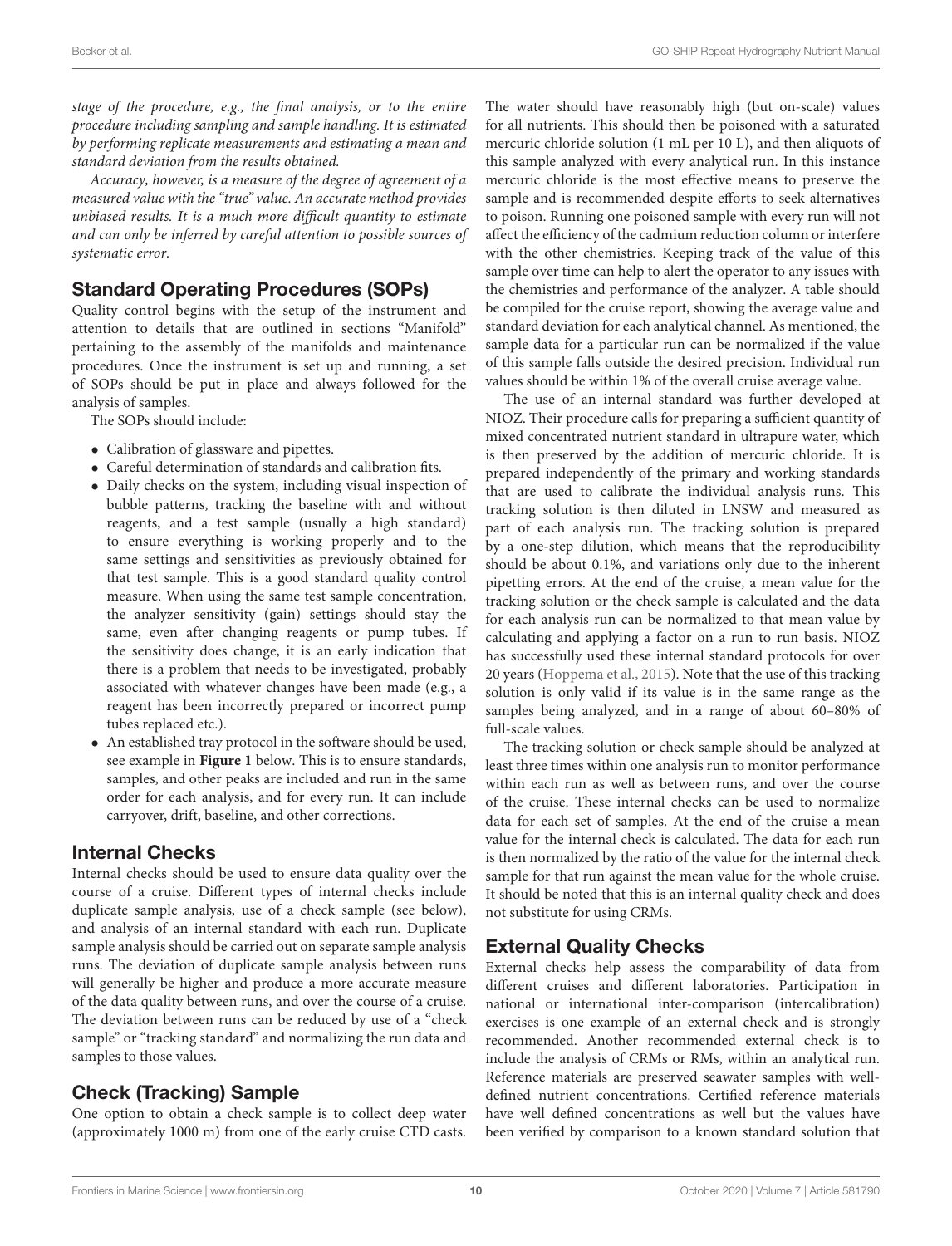| Main Page       |     | Tray Protocol   |                            | Channel 1  | Channel 2 Channel 3 | Channel 4 | Channel 5 |                  |                          |               |              |  |
|-----------------|-----|-----------------|----------------------------|------------|---------------------|-----------|-----------|------------------|--------------------------|---------------|--------------|--|
| Peak Icon       |     | Type            | Cup<br>Sample ID           |            |                     |           |           |                  | Primer                   |               |              |  |
| 1               |     | Ρ               | 1                          | Primer     |                     |           |           |                  | Calibrants               |               |              |  |
| 2               | Im  | H <sub>1</sub>  | 1                          | High       |                     |           |           |                  |                          | Samples       |              |  |
| 3               | Ilm | L1              | 0                          | Low        |                     |           |           |                  |                          |               |              |  |
| 4               | 瓜   | L1              | 0                          | Low        |                     |           |           |                  |                          | Baseline      |              |  |
| 5               |     | CC              | 3                          | <b>SW</b>  |                     |           |           |                  | ≂                        | Drift         |              |  |
| 6               |     | СC              | 3                          | <b>SW</b>  |                     |           |           |                  | $\mathbb{I}_{\infty}$    | Carryover     |              |  |
| 7               |     | СC              | 4                          | std1       |                     |           |           |                  |                          |               |              |  |
| 8               |     | CC              | 4                          | std1       |                     |           |           |                  | T                        | QC            |              |  |
| 9               |     | CC              | 5                          | std2       |                     |           |           |                  | 0                        | Null          |              |  |
| 10              |     | CC              | 5                          | std2       |                     |           |           |                  |                          | SpiKed Sample |              |  |
| 11              |     | CC              | 6                          | std3       |                     |           |           |                  | 皿                        | NO3 Recovery  |              |  |
| 12              |     | CC              | 6                          | std3       |                     |           |           |                  |                          |               |              |  |
| 13              | س   | D               | 2                          | Drift      |                     |           |           |                  | Œ                        | Pause         |              |  |
| 14              |     | B               | 0                          | Baseline   |                     |           |           |                  | E<br>End                 |               |              |  |
| 15              |     | S               | 7                          | 136        |                     |           |           |                  |                          |               |              |  |
| 16              |     | S               | 8                          | 135        |                     |           |           |                  |                          |               |              |  |
| 17              |     | S               | 9                          | 134        |                     |           |           |                  |                          |               | Overwrite    |  |
| 18              |     | S               | 10                         | 133        |                     |           |           |                  | Insert<br>Sample Numbers |               |              |  |
| 19              |     | S               | 11                         | 132        |                     |           |           |                  |                          |               |              |  |
| 20              |     | S               | 12                         | 131        |                     |           |           |                  |                          | Move          | Fix          |  |
| 21              |     | S               | 13                         | 130        |                     |           |           |                  | Delete                   |               | ID Generator |  |
| 22              |     | S               | 14                         | 129        |                     |           |           |                  |                          |               |              |  |
| 23              |     | S               | 15<br>16                   | 128<br>127 |                     |           |           |                  |                          |               |              |  |
| 24              |     | S               |                            | 126        |                     |           |           |                  |                          |               |              |  |
| 25<br>$ -$      |     | S               | 17<br>$\ddot{\phantom{1}}$ |            |                     |           |           |                  |                          |               |              |  |
| $\checkmark$ ok |     | $\times$ Cancel |                            | Help       | Load Tray           | Save Tray | Import    | Configure Import |                          | Undo          | Print        |  |

<span id="page-10-0"></span>is traceable to International System of Units (SI) or have been determined by an independent method of analysis. The certified values for most nutrient CRMs are established using traceable standard solutions. It is recommended that CRMs be used over RMs if available. The analyst should be aware of how the values for the materials has been determined and verified. Both RMs and CRMs are used to ensure consistency of measurements within a cruise (i.e., station to station; after a new batch of reagents or standards has been prepared etc.), and between different cruises, most likely executed by different laboratory groups. CRMs can be obtained in various concentrations and with various seawater matrices, representing different ocean conditions/salinities. It is strongly recommended to use nutrient CRMs for all research cruises and for laboratory analysis, especially for cruises where high quality and accurate data is required, such as for the repeat hydrography programs GO-SHIP (CLIVAR) and GEOTRACES.

KANSO Technos initially developed nutrient reference materials, and in recent years have produced the certified nutrient reference materials. The SCOR Nutrient working group #147 (see footnote) in association with JAMSTEC, have recently produced a series of 5 sets of nutrient CRMs, with 2 Pacific and 3 Atlantic concentration range solutions. These are sold on a non-profit basis to benefit the global nutrient community and to encourage a wider use of nutrient CRMs. They are available for purchase through JAMSTEC<sup>[3](#page-10-1)</sup>, and have been produced in order to make the use of the CRMs cheaper and hence more accessible to a greater number of global laboratories. These come in 100 ml PP containers and sealed in an airtight aluminum bag. The CRMs should be opened and transferred to clean sample tubes and analyzed with every run, or at least once per day. The

<span id="page-10-1"></span><sup>3</sup><https://www.jamstec.go.jp/scor/>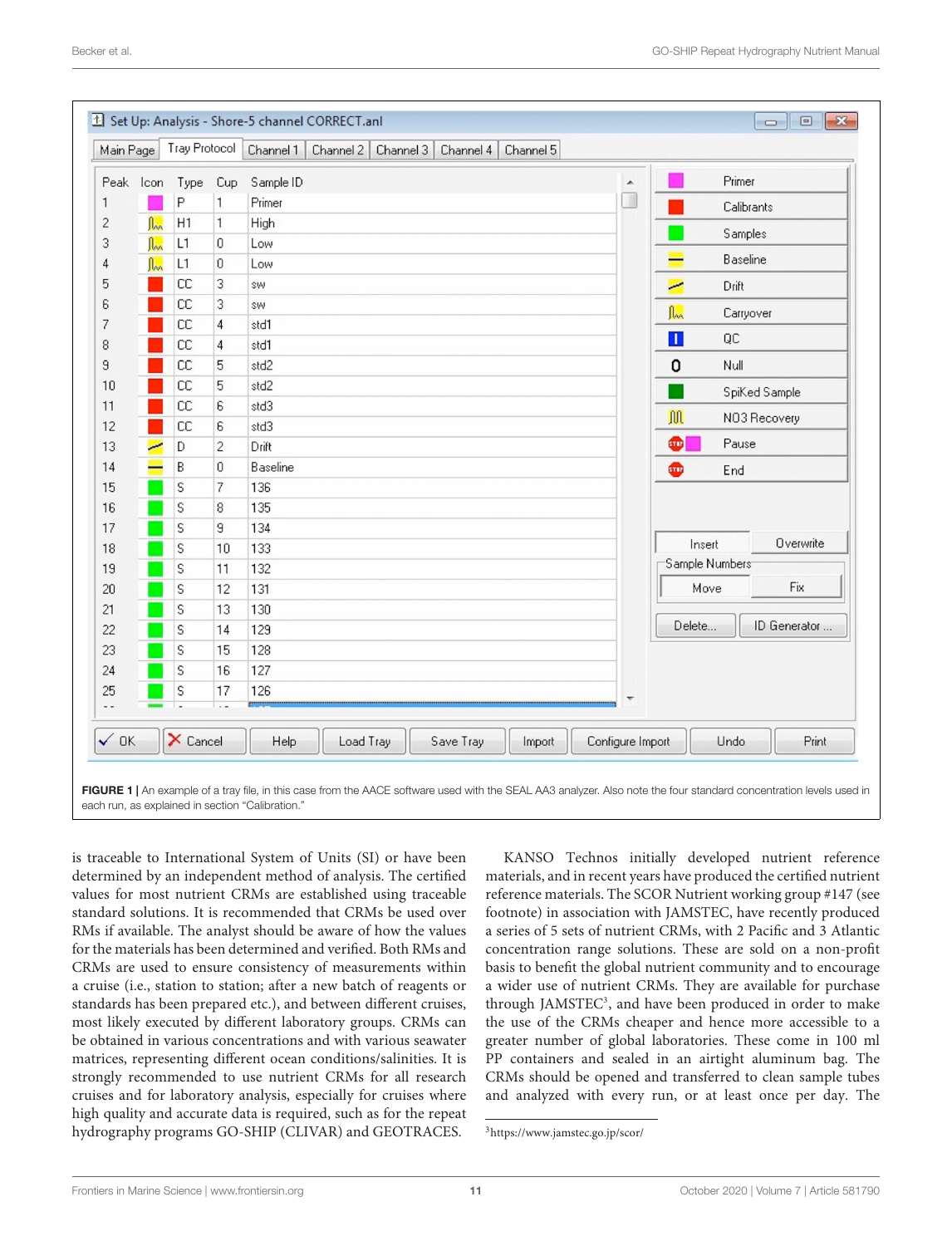nutrient analytical values should be tracked so that any values that deviate from the stated certified concentrations are noted and investigated. There are other reference materials available, e.g., from the Korean Institute of Ocean Science and Technology (KIOST), MOOS-3 (NRC Canada), and Eurofins Scientific.

The certified values of SCOR-JAMSTEC CRMs and KANSO CRMs are traceable to the International System of Units (SI). Standard solutions with stated uncertainties from the Japan Calibration Service System (JCSS) of the Chemicals Evaluation and Research Institute (CERI), and the National Metrology Institute of Japan (NMIJ) are used to certify nitrate, nitrite and phosphate values. A silicon standard solution produced by Merck KGaA, and a silicon standard solution (SRM3150) of the National Institute of Standards and Technology (NIST) are used to certify silicate values. Each solution has a stated uncertainty value.

### How to Use CRMs/RMs

CRMs should be run as a sample within each analytical run, similar to the internal check sample or tracking standard described above. A CRM or RM should be run at least once a day and ideally a new bottle of (C)RM should be opened for each new run. A less desirable use of the CRMs is to utilize multiple lots as the working standards for each analytical run. New bottles should be opened for each run, but this would be prohibitively expensive for most laboratories. The laboratories at SIO and NIOZ have found that a previously opened (C)RM bottle can be used for 1–2 days. Care must be taken that the open (C)RM bottles do not get contaminated and should be stored tightly capped at room temperature to ensure the nutrient concentration remain unchanged.

A table should be included with the cruise report showing the true or assigned values of the CRMs, the average value of the CRMs determined during the cruise, and the standard deviations for each analytical channel. Ideally, the values obtained for the CRMs agree with the assigned value and thus the data would not need to be normalized.

If the value(s) for the reference materials obtained in the analysis runs do not agree with the assigned value then this must be noted. There is still debate on the best method of normalizing the data to the CRM value. If the recommended use of the CRM (analyzed as an unknown with each run) is followed, then the data set would need to be normalized to the true or assigned value of the material. The analysts running the samples are the most informed about the analytical conditions and any normalization carried out on the data set(s), based on the use of CRMs, should be carried out by that analyst. It is imperative that any normalization made is well documented. The original values of the CRMs should be reported as well as the normalized values obtained. Details on how adjustments were performed should be included in the cruise metadata report.

If the CRMs or RMs are being used for standardization the effect is that the data set is normalized to the values of the material used. This must be specifically and clearly outlined in the metadata and cruise report.

Analysts should be aware that some CRM assigned values are reported in µmol/kg and the initial nutrient sample concentrations from AAs are calculated in µmol/L. It is

important to ensure any normalizations performed on the data are based on the CRM assigned values and are in the same units as the data obtained from the analytical run.

# Data Quality Assessment

Once the initial checks and corrections have been completed, primary and secondary quality assessment (QA) checks should be performed. Primary QA is a process in which data are examined in order to identify outliers and obvious errors. Outliers are either flagged, or the data updated if a correctable error can be identified, e.g., if a sample peak was mis-read and not identified, or adjusted when the analysis run was processed. Secondary QA is a process in which the data are objectively reviewed by the analyst in order to quantify systematic biases in the reported values (e.g., [Tanhua et al.,](#page-14-1) [2010\)](#page-14-1). Most seagoing labs have developed their own methods and tools for performing primary and secondary QC checks. However, there are a few different software tools that are available to download to aid in the primary and secondary QC comparisons including: Ocean Data View [\(Schlitzer,](#page-13-37) [2020\)](#page-13-37), JavaOcean Atlas [\(Osborne et al.,](#page-13-38) [2020\)](#page-13-38), and the tool box described by [Lauvset and Tanhua](#page-13-39) [\(2015\)](#page-13-39).

### Primary QA Checks

Data from each channel/chemistry should be plotted as a function of pressure or depth in order to elucidate any abnormalities that may occur from the CTD bottle tripping incorrectly, leaking, or from contamination issues. This data can then be plotted and compared to other physical and chemical properties of samples analyzed onboard. It is recommended to compare nutrient profiles to salinity, temperature, oxygen, and dissolved inorganic carbon profiles, to see if features or outliers are observed in those parameters also.

Plots of nitrate plus nitrite (and ammonium if analyzed) versus phosphate, and plots of silicate versus oxygen values, also allow for the identification of any problem values. This can be done for each station once all data for the other parameters being measured are available. Values from concurrent stations should also be scrutinized to ensure that any shifts in values are real and not an indication of a sensitivity, analytical, or contamination problem.

### Secondary QA Checks

Comparison of the current data to historical oceanographic data for vertical profiles and nutrient relationships can be carried out to detect systematic biases. Records from GO-SHIP (formerly CLIVAR) and WOCE transects covering every global ocean are in the public record and can be accessed via databases such as CCHDO<sup>[4](#page-11-0)</sup>, although it is recommended to use the bias adjusted data product from GLODAP<sup>[5](#page-11-1)</sup>. If a potential bias in the data is detected during the cruise, efforts should be taken to identify any possible issues in the analytical procedure. GLODAP strongly recommend that no bias correction is applied to the data reported from a cruise, instead a note should be made in the meta-data for any possible bias issues.

<span id="page-11-0"></span>4 [cchdo.ucsd.edu](https://cchdo.ucsd.edu/)

<span id="page-11-1"></span><sup>5</sup><https://www.glodap.info/>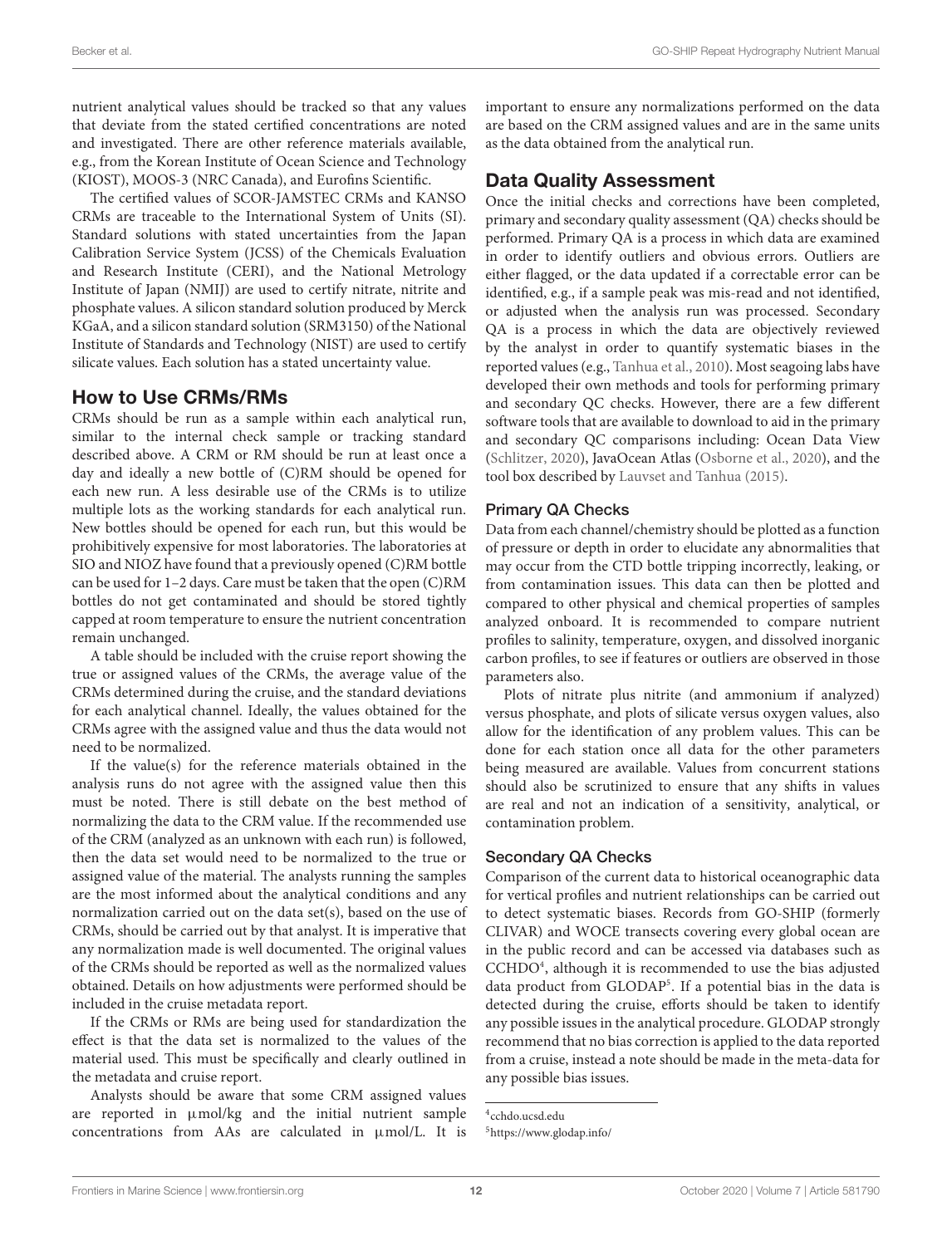# **DOCUMENTATION**

### Cruise Reports

The following should be included in the nutrient section of the cruise reports:

- (i) Cruise designation (ID) and principle investigator(s).
- (ii) If not listed in the cruise report elsewhere, CTD station information including station position, time, sampling depths, bottle numbers etc.
- (iii) Names and affiliations of the analysts.
- (iv) Numbers of samples analyzed, batches of standards used, pump tube and column changes.
- (v) Equipment, methodology, and reagents used.
- (vi) Sampling and any storage procedures.
- (vii) Calibration standard information, methods, and values.
- (viii) Data collection and processing procedures.
- (ix) Details of any problems and trouble-shooting that occurred.
- $(x)$  QC/QA:
	- stated accuracy and analytical precision;
	- detection limits;
	- values of check samples and/or tracking standards;
	- measured values of the reference materials (including which batch was used, and assigned or certified values);
	- if and how normalizations were made to the data, based on the internal check/tracking samples or the CRM.
- (xi) Scientific References.

# Bottle Data Files

Data from nutrient analyses should be merged into files with CTD bottle trip values including depth and CTD bottle number, CTD sensor data, and other chemical parameters that are measured during the cruise/research expedition. Each parameter should include a field for associated quality control flags.

Nutrients will be measured and the initial results reported from the AA will be in  $\mu$ mol/L, so it is imperative to also measure and record the laboratory analytical temperature so it can be used along with the salinity for calculation and final reporting of the results in µmol/kg.

The conversion from volumes (liters) to mass (kg) units should be calculated based on the density of the seawater and the equation of state [\(Millero et al.,](#page-13-40) [1980\)](#page-13-40). The equation of state has been updated in [Roquet et al.](#page-13-41) [\(2015\)](#page-13-41). Either of these two equations can be used but which one was implemented must be clearly stated and referenced in the metadata.

If reference materials were analyzed, the manufacturer, batch number, and given values should be included with the bottle file.

# **CONCLUSION**

High quality nutrient data can be obtained by following the procedures outlined in this manual. If attention to details from setup of the nutrient autoanalyzer instrument to final QC of the data, it is possible to obtain the high quality (accurate and precise) inorganic macro-nutrient data that is required by global scale international programs including GO-SHIP and GEOTRACES as well as programs that study specific areas and processes in the world's oceans, such as ocean time-series stations and transects.

# DATA AVAILABILITY STATEMENT

The raw data supporting the conclusions of this article will be made available by the authors, without undue reservation, to any qualified researcher.

# AUTHOR CONTRIBUTIONS

SB, EMSW, KB, and MA coordinated and carried out the final review and completion of the manuscript at a workshop held at SCRIPPS Institution in 2019. SB, EMSW, MA, KB, CM, and TT were all members of International SCOR Working Group #147 of which this manual is one of the final outputs. All authors contributed to the writing of the initial manuscript and provided reviews and contributions to the revised versions.

# FUNDING

The work of WG #147 presented in this article results, in part, from funding provided by national committees of the Scientific Committee on Oceanic Research (SCOR) and from a grant to SCOR from the U.S. National Science Foundation (OCE-1840868), plus support from the U.S. National Science Foundation (Grant OCE-1546580). This manual has been endorsed by IOCCP/GOOS Biogeochemistry Panel of Experts as a best practice for conducting all aspects of nutrient analysis specifically for Continuous Flow analysis using a segmented flow Auto-Analyzer.

# ACKNOWLEDGMENTS

This Nutrient Manual was written and revised by members of WG #147: Toward comparability of global oceanic nutrient data (COMPONUT) of the Scientific Committee on Oceanic Research (SCOR). We thank the contributions made by other WG #147 members: Andrew Dickson, Bernadette Sloyan, Karin Bjorkman, Anne Daniel, Hema Naik, and Raymond Roman. In order to make this new Manual as globally inclusive as possible there was a phase of 4 months of public availability for commenting up to spring 2019 where the draft manuscript was available to download on the IOCCP and GO-SHIP websites, and also on the Ocean Best Practices (OBP) site. We thank all those colleagues who reviewed the manuscript and provided helpful comments and suggestions for improvements to the final version.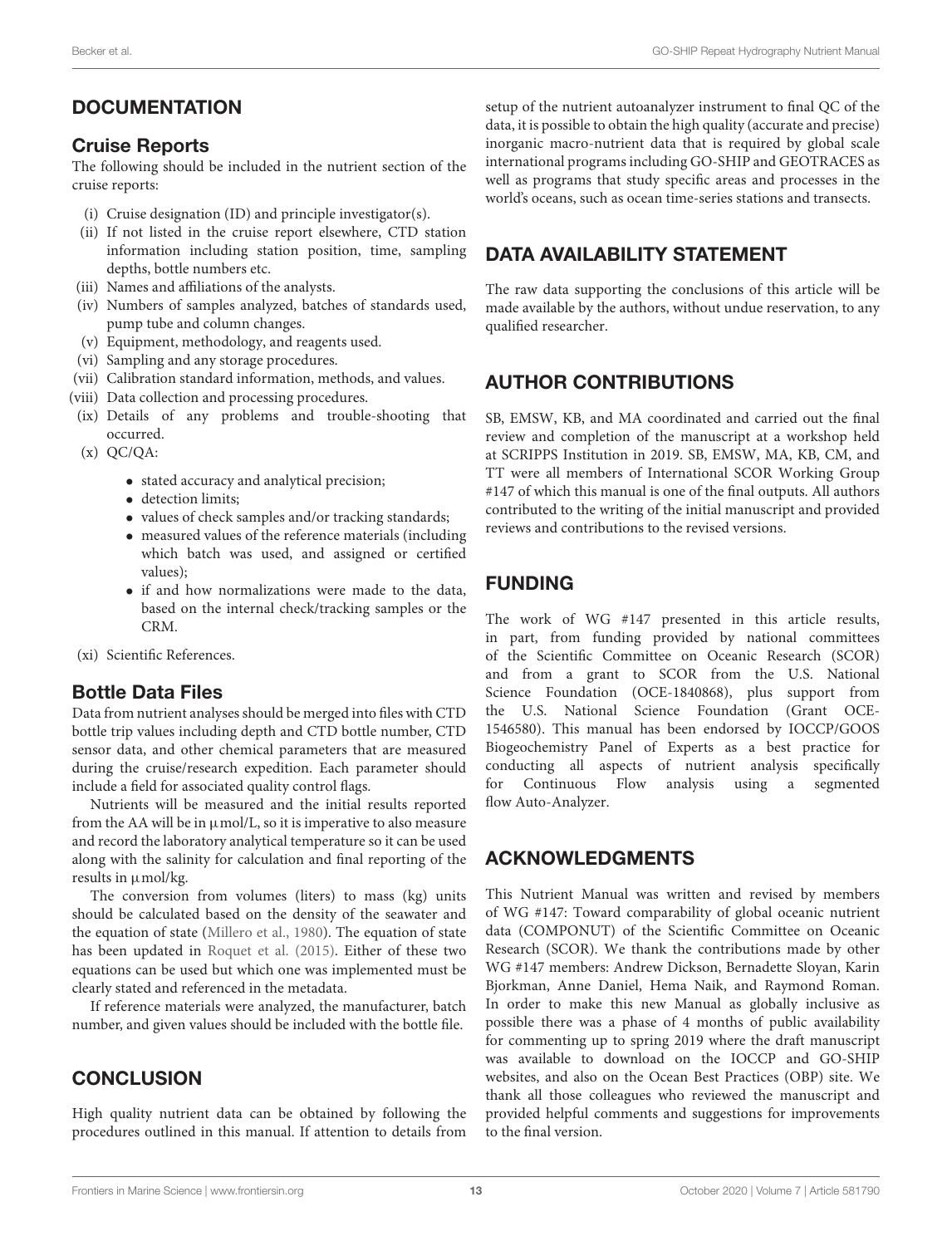### **REFERENCES**

- <span id="page-13-10"></span>Aminot, A., and Kirkwood, D. S. (1995). Report on the results of the fifth ICES Inter-comparison study for Nutrients in Seawater. ICES Cooperat. Res. Rep. 213:79.
- <span id="page-13-27"></span>Aminot, A., and Kerouel, R. (1995). Reference material for nutrients in seawater: stability of nitrate, nitrite, ammonium and phosphate in autoclaved samples. Mar. Chem. 49, 221–232. [doi: 10.1016/0304-4203\(95\)00004-b](https://doi.org/10.1016/0304-4203(95)00004-b)
- <span id="page-13-24"></span>Aminot, A., Kerouel, R., and Coverly, S. (2009). "Nutrients in seawater using segmented flow analysis," in Practical Guidelines for the Analysis of Seawater, ed. W. Oliver (Florida: CRC Press), 143–178.
- <span id="page-13-11"></span>Aoyama, M. (2006). 2003. Intercomparison Exercise for Reference Material for Nutrients in Seawater in a Seawater Matrix. Tech. Rep. Meteorol. Res. Inst. 50:91.
- <span id="page-13-12"></span>Aoyama, M. (2010). 2008 Inter-laboratory Comparison Study of a Reference Material for Nutrients in Seawater. Tech. Rep. Meteorol. Res. Inst. 60:134.
- <span id="page-13-15"></span>Aoyama, M., Abad, M., Anstey, C., Ashraf, M. P., Bakir, A., Becker, S., et al. (2016). IOCCP-JAMSTEC 2015 Inter-laboratory Calibration Exercise of a Certified Reference Material for Nutrients in Seawater. Yokosuka: Japan Agency for Marine-Earth Science and Technology.
- <span id="page-13-34"></span>Aoyama, M., Bakker, K., van Ooijen, J., Ossebaar, S., and Woodward, E. M. S. (2015). Report from an International Nutrient Workshop focusing on Phosphate Analysis. Japan: Fukushima Daiichi nuclear disaster.
- <span id="page-13-14"></span>Aoyama, M., Barwell-Clarke, J., Becker, S., Blum, M., Braga, E. S., Coverly, S. C., et al. (2008). 2006 Intercomparison Exercise for Reference Material for Nutrients in Seawater in a Seawater Matrix. Tech. Rep. Meteorol. Res. Inst. 58:104.
- <span id="page-13-13"></span>Aoyama, M., Becker, S., Minhan, D., Hideshi, D., Louis, I. G., Kasai, H., et al. (2007). Recent Comparability of Oceanographic Nutrients Data: Results of a 2003 Intercomparison Exercise Using Reference Materials. Analy. Sci. 23, 1151–1154. [doi: 10.2116/analsci.23.1151](https://doi.org/10.2116/analsci.23.1151)
- <span id="page-13-17"></span>Armstrong, F. A. J., Stearns, C. A., and Strickland, J. D. H. (1967). The measurement of upwelling and subsequent biological processes by means of the Technicon Autoanalyzer and associated equipment. Deep Sea Res. 14, 381–389. [doi: 10.1016/0011-7471\(67\)90082-4](https://doi.org/10.1016/0011-7471(67)90082-4)
- <span id="page-13-33"></span>Becker, S., Michio Aoyama, E., Malcolm, S., Woodward, Karel Bakker, Stephen Coverly, et al. (2019). GO-SHIP repeat hydrography nutrient manual: the precise and accurate determination of dissolved inorganic nutrients in seawater, using continuous flow analysis methods, in The GO-SHIP Repeat Hydrography Manual: A Collection of Expert Reports and Guidelines, Available online at: <https://www.oceanbestpractices.net/handle/11329/1023> (accessed December 5, 2019).
- <span id="page-13-18"></span>Bernhardt, H., and Wilhelms, A. (1967). The continuous determination of low level iron, soluble phosphate and total phosphate with the AutoAnalyzer. Tech. Symp. 1, 385–389.
- <span id="page-13-29"></span>Burton, J. D., Leatherland, T. M., and Liss, P. S. (1970). The reactivity of dissolved silicon in some natural waters. Limnol. Oceanogr. 15, 472–476.
- <span id="page-13-26"></span>Daniel, A., Kèrouel, R., and Aminot, A. (2012). Pasteurization: A reliable method for preservation of nutrient in seawater samples for inter-laboratory and field applications. Mar. Chem. 128–129, 57–63. [doi: 10.1016/j.marchem.2011.10.002](https://doi.org/10.1016/j.marchem.2011.10.002)
- <span id="page-13-35"></span>Dickson, A. G., Sabine, C. L., and Christian, J. R. (eds) (2007). Guide to best practices for ocean CO<sub>2</sub> measurements. PICES Spec. Publ. 3:191.
- <span id="page-13-28"></span>Dore, J. E., Houlihan, T., Hebel, D. V., Tien, G., Tupas, L., and Karl, D. M. (1996). Freezing as a method of sample preservation for the analysis of dissolved inorganic nutrients in seawater. Mar. Chem. 53, 173–185. [doi: 10.1016/0304-](https://doi.org/10.1016/0304-4203(96)00004-7) [4203\(96\)00004-7](https://doi.org/10.1016/0304-4203(96)00004-7)
- <span id="page-13-20"></span>Grasshoff, K., Kremling, K., and Ehrhardt, M. (eds) (1983). Determination of nutrients. In Methods of seawater analysis, Germany: Wiley-VCH.
- <span id="page-13-22"></span>Holmes, R. M., Aminot, A., Kerouel, R., Hooker, B. A., and Peterson, B. J. (1999). A simple and precise method for measuring ammonium in marine and freshwater ecosystems. Can. J. Fisher. Aqua. Sci. 56, 1801–1808. [doi: 10.1139/f99-128](https://doi.org/10.1139/f99-128)
- <span id="page-13-36"></span>Hoppema, M., Bakker, K., v.Heuven, S. M. A. C., v,Ooijen, J. C., and de Baar, H. (2015). Distributions, trends and inter-annual variability of nutrients along a repeat section through the Weddell Sea (1996–2011). Mar. Chem. 177, 545–553. [doi: 10.1016/j.marchem.2015.08.007](https://doi.org/10.1016/j.marchem.2015.08.007)
- <span id="page-13-25"></span>Hydes, D. J., Aoyama, M., Aminot, A., Bakker, K., Becker, S., Coverly, S., et al. (2010). Determination of dissolved nutrients (N, P, Si) in seawater with high precision and inter-comparability using gas-segmented continuous flow analysers.

GO-SHIP Repeat Hydrography Manual: A collection of expert reports and guidelines. IOCCP report #14, ICPO publications series no.134, Version 1.

- <span id="page-13-7"></span>International Council for the Exploration of the Sea [ICES] (1967). Report on the analysis of phosphate at the ICES intercalibration trials of chemical methods held at Copenhagen, 1966. ICES CM 1967/C: 20. Denmark: ICES.
- <span id="page-13-8"></span>International Council for the Exploration of the Sea [ICES] (1977). The International Intercalibration Exercise for Nutrient Methods. ICES Cooperative Research Report No. 67, 44 pp.Denmark: ICES.
- <span id="page-13-21"></span>Jones, R. (1991). An improved fluorescence method for the determination of nanomolar concentrations of ammonium in natural waters. Limnol. Oceanogr. 36, 814–819. [doi: 10.4319/lo.1991.36.4.0814](https://doi.org/10.4319/lo.1991.36.4.0814)
- <span id="page-13-23"></span>Kerouel, R., and Aminot, A. (1997). Fluorometric determination of ammonia in sea and estuarine waters by direct segmented flow analysis. Mar. Chem. 57, 265–275. [doi: 10.1016/s0304-4203\(97\)00040-6](https://doi.org/10.1016/s0304-4203(97)00040-6)
- <span id="page-13-4"></span>Key, R. M., Kozyr, A., Sabine, C. L., Lee, K., Wanninkhof, R., Bullister, J. L., et al. (2004). A global ocean carbon climatology: Results from Global Data Analysis Project (GLODAP). Glob. Biogeochem. Cycl. 18:GB4031.
- <span id="page-13-2"></span>Key, R. M., Tanhua, T., Olsen, A., Hoppema, M., Jutterström, S., Schirnick, C., et al. (2010). The CARINA data synthesis project: introduction and overview. Earth Sys. Sci. Data 2, 105–121. [doi: 10.5194/essd-2-105-2010](https://doi.org/10.5194/essd-2-105-2010)
- <span id="page-13-9"></span>Kirkwood, D. S., Aminot, A., and Perttila, M. (1991). Report on the results of the fourth ICES Intercomparison Exercise for Nutrients in Seawater. ICES Cooperat. Res. Rep. 174:83.
- <span id="page-13-39"></span>Lauvset, S. K., and Tanhua, T. (2015). A toolbox for secondary qual-ity control on ocean chemistry and hydrographic data. Limnol. Oceanogr. Methods 13, 601–608. [doi: 10.1002/lom3.10050](https://doi.org/10.1002/lom3.10050)
- <span id="page-13-30"></span>MacDonald, R. W., and McLaughlin, F. A. (1982). The effect of storage by freezing on dissolved in-organic phosphate, nitrate and reactive silicate for samples from coastal and estuarine waters. Water Res. 1, 95–104. [doi: 10.1016/0043-1354\(82\)](https://doi.org/10.1016/0043-1354(82)90058-6) [90058-6](https://doi.org/10.1016/0043-1354(82)90058-6)
- <span id="page-13-31"></span>MacDonald, R. W., McLaughlin, F. A., and Wong, C. S. (1986). Storage of reactive silicate samples by freezing. Limnol. Oceanogr. 31, 1139–1142. [doi: 10.4319/lo.](https://doi.org/10.4319/lo.1986.31.5.1139) [1986.31.5.1139](https://doi.org/10.4319/lo.1986.31.5.1139)
- <span id="page-13-40"></span>Millero, F. J., Chen, C.-T., Bradshaw, A., and Schleicher, K. (1980). A new high pressure equation of state for seawater. Deep Sea Res. Part A 27, 255–264.
- <span id="page-13-0"></span>Moore, C. M. (2016). Diagnosing oceanic nutrient deficiency. Philos. Trans. A Math. Phys. Eng. Sci. 374:20150290. [doi: 10.1098/rsta.2015.0290](https://doi.org/10.1098/rsta.2015.0290)
- <span id="page-13-19"></span>Murphy, J., and Riley, J. P. (1962). A Modified Single Solution Method for the Determination of Phosphate in Natural Waters. Analy. Chim. Acta 27, 31–36. [doi: 10.1016/s0003-2670\(00\)88444-5](https://doi.org/10.1016/s0003-2670(00)88444-5)
- <span id="page-13-5"></span>Olsen, A., Key, R. M., van Heuven, S., Lauvset, S. K., Velo, A., Lin, X., et al. (2016). An internally consistent data product for the world ocean: the Global Ocean Data Analysis Project, version 2 (GLODAPv2). Earth Syst. Sci. Data Discuss. 8, 1–78. [doi: 10.1007/1-4020-4028-8\\_1](https://doi.org/10.1007/1-4020-4028-8_1)
- <span id="page-13-6"></span>Olsen, A., Lange, N., Key, R. M., Tanhua, T., Álvarez, M., Becker, S., et al. (2019). GLODAPv2.2019 – an update of GLODAPv2. Earth Syst. Sci. Data 11, 1437–1461.
- <span id="page-13-38"></span>Osborne, J., Swift, J., and Osborne, M. (2020). Java OceanAtlas 5.5 [Computer software]. Available online at: <https://joa.ucsd.edu> (accessed June, 2020).
- <span id="page-13-41"></span>Roquet, F., Madec, G., McDougall, T. J., and Barker, P. M. (2015). Accurate polynominal expressions for the density and specific volume of seawater using the TEOS-10 standard. Ocean Model. 90, 29–43. [doi: 10.1016/j.ocemod.2015.](https://doi.org/10.1016/j.ocemod.2015.04.002) [04.002](https://doi.org/10.1016/j.ocemod.2015.04.002)
- <span id="page-13-32"></span>Sakamoto, C. M., Friederich, G. E., and Codispoti, L. A. (1990). MBARI procedures for automated nutrient analyses using a modified Alpkem Series 300 Rapid Flow Analyzer. Monter. Bay Aquar. Res. Inst. Tech. Rep. 9:84.
- <span id="page-13-16"></span>Strickland, J. D. H., and Parsons, T. R. (1972). A practical handbook of sea-water analysis (2nd Edition). J. Fish. Res. Bd. Can. 167:311.
- <span id="page-13-37"></span>Schlitzer, Reiner (2020). Ocean Data View. Available online at: odv.awi.de.
- <span id="page-13-1"></span>Sloyan, B. M., Wanninkhof, R., Kramp, M., Johnson, G. C., Talley, L. D., Tanhua, T., et al. (2019). The global ocean ship-based hydrographic investigations program (GO-SHIP): a platform for integrated multidisciplinary ocean science. Front. Mar. Sci. 6:445. [doi: 10.3389/fmars.2019.00445](https://doi.org/10.3389/fmars.2019.00445)
- <span id="page-13-3"></span>Suzuki, T., Ishii, M., Aoyama, A., Christian, J. R., Enyo, K., Kawano, T., et al. (2013). PACIFICA Data Synthesis Project, ORNL/CDIAC-159, NDP-092, Carbon Dioxide Information Analysis Center, Oak Ridge: Oak Ridge National Laboratory.